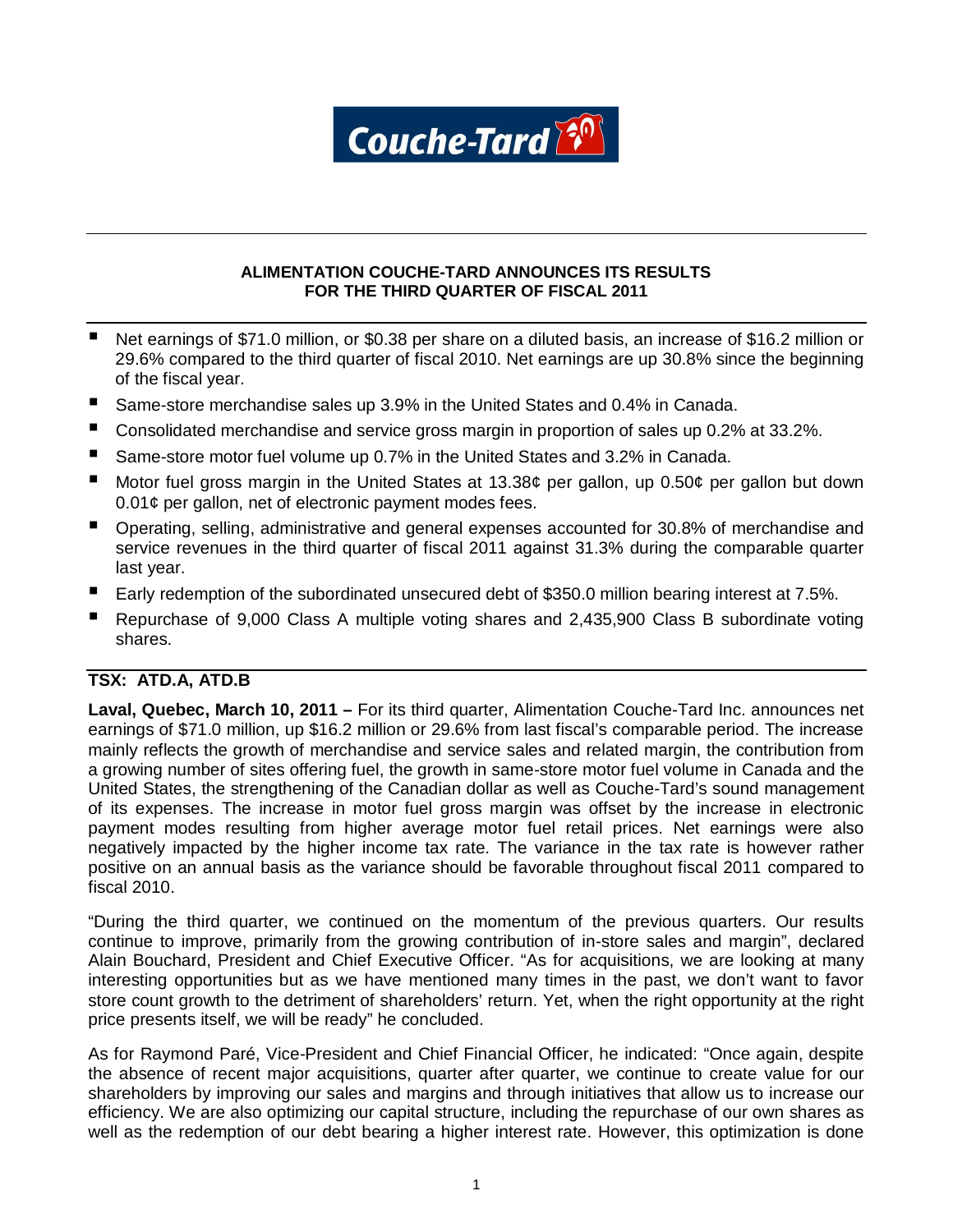prudently, taking into consideration investment opportunities that could arise in the foreseeable future. As we have mentioned many times in the past, we have a balanced approach which uses all of the tools that allow for the creation of value for our partners and shareholders. We remain a business focused on growth but mainly on value creation".

# **Highlights of the Third Quarter of Fiscal 2011**

# **Changes in the Store Network**

The following table presents certain information regarding changes in Couche-Tard's stores network over the 16 and 40-week periods ended January 30, 2011:

|                                       |                                | 16-week period ended January 30, 2011 |       |                                | 40-week period ended January 30, 2011 |       |  |
|---------------------------------------|--------------------------------|---------------------------------------|-------|--------------------------------|---------------------------------------|-------|--|
|                                       | Company-<br>operated<br>stores | <b>Affiliated</b><br>stores           | Total | Company-<br>operated<br>stores | <b>Affiliated</b><br>stores           | Total |  |
| Number of stores, beginning of period | 4,415                          | 1.489                                 | 5.904 | 4,408                          | 1.470                                 | 5,878 |  |
| Acquisitions                          | 9                              |                                       | 9     | 40                             |                                       | 40    |  |
| Openings / constructions / additions  | 10                             | 17                                    | 27    | 26                             | 100                                   | 126   |  |
| Closures / disposals / withdrawals    | (31)                           | (35)                                  | (66)  | (71)                           | (99)                                  | (170) |  |
| Number of stores, end of period       | 4.403                          | 1.471                                 | 5.874 | 4.403                          | 1.471                                 | 5.874 |  |

# **Acquisitions and construction of new stores**

During the third quarter of fiscal 2011, Couche-Tard acquired nine company-operated stores through seven distinct transactions.

In addition, the Company built ten new stores during the 16-week period ended January 30, 2011 and 26 since the beginning of fiscal 2011.

## **Management of the store network**

During the third quarter of fiscal 2011, in order to stimulate growth and to create additional value, Couche-Tard subdivided its Eastern Canada business unit by creating two new units: the Quebec West unit as well as the Quebec East and Atlantic unit. This strategic reorganization is in line with the Company's business philosophy which is to operate networks of a maximum of approximately 500 to 600 company-operated stores per business unit. Thus, from now on, the network is operated by 13 business units, including nine in the United States covering 42 states and the District of Columbia and four in Canada covering all ten provinces.

## **Share repurchase program**

During the third quarter of fiscal 2011, Couche-Tard implemented a new share repurchase program. This program allows the Company to repurchase up to 2,685,335 of the 53,706,712 Class A multiple voting shares and up to 11,621,801 of the 116,218,014 Class B subordinate voting shares issued and outstanding as at October 20, 2010 (representing 5.0% of the Class A multiple voting shares issued and outstanding and 10.0% of the Class B subordinate voting shares of the public float, as at that date, respectively, as defined by applicable rules). In accordance with Toronto Stock Exchange requirements, Couche-Tard can repurchase a daily maximum of 1,000 Class A multiple voting shares and of 83,622 Class B subordinate voting shares. When making such repurchases, the number of Class A multiple voting shares and of Class B subordinate voting shares in circulation is reduced and the proportionate interest of all remaining shareholders in the Company's share capital is increased on a pro rata basis. The share repurchase period will end no later than October 24, 2011. All shares repurchased under the share repurchase program are cancelled upon repurchase. Under this program, during the 16-week period ended January 30, 2011, Couche-Tard repurchased 9,000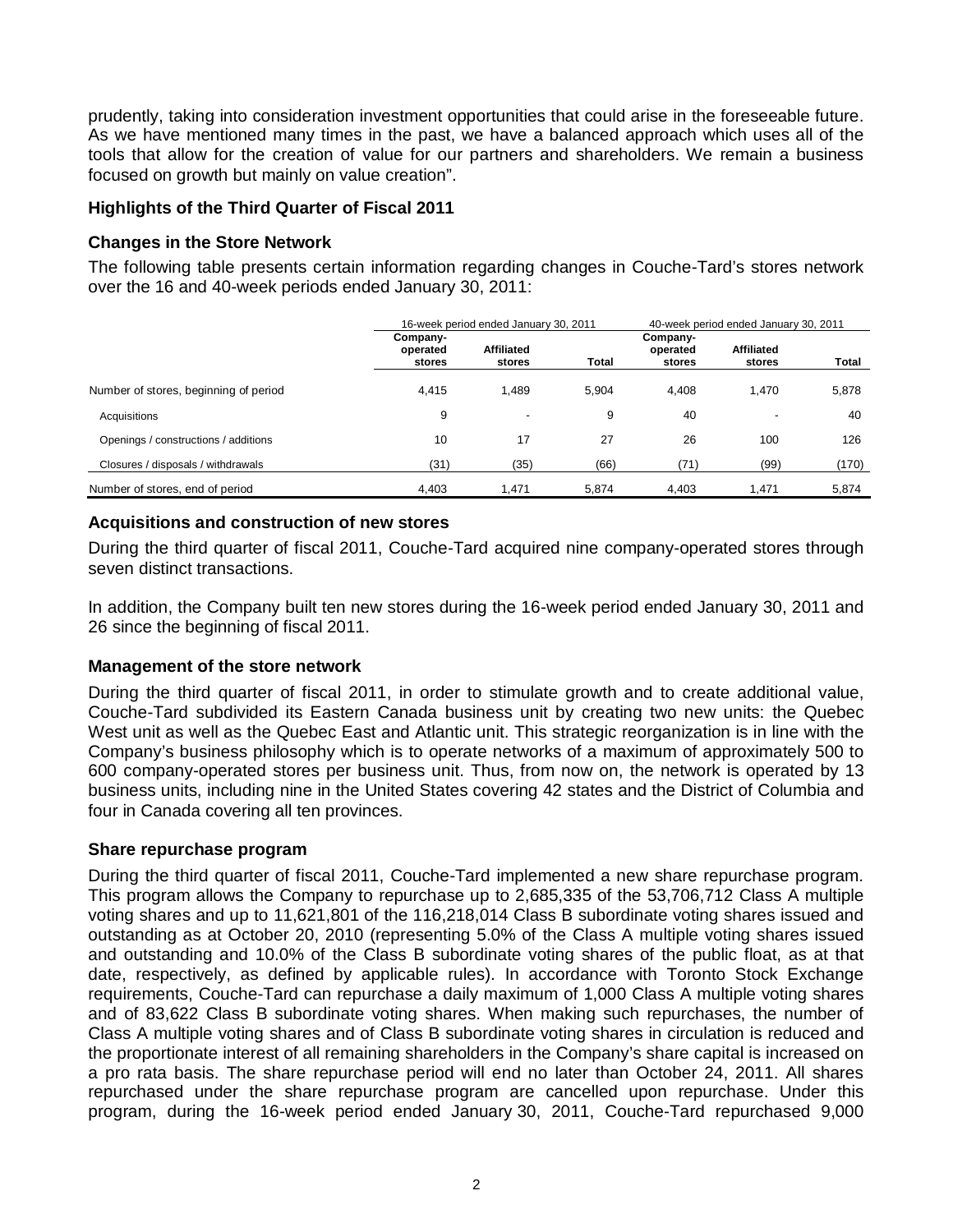Class A multiple voting shares at a weighted average cost of Cdn\$24.83 and 2,435,900 Class B subordinate voting shares at a weighted average cost of Cdn\$24.86.

## **Early redemption of the Subordinated Unsecured Debt**

On December 15, 2010, the Company proceeded to the early redemption of its Subordinated Unsecured Debt (the "debt") at a price of 101.25% of the principal amount. The debt had a nominal value of \$350.0 million and was bearing interest at 7.5%. The total amount disbursed for the redemption was \$354.4 million, consisting of the nominal value of \$350.0 million plus the premium of \$4.4 million. At time of redemption, the debt had a book value of \$351.4 million. Therefore, a pre-tax negative net impact of \$3.0 million was recorded to earnings. This negative net impact is comprised of the \$4.4 million premium paid, net of a \$1.4 million gain which represents the difference between the debt's book value of \$351.4 million and the nominal value of \$350.0 million.

## **Dividends**

During its March 10, 2011 meeting, the Company's Board of Directors declared a quarterly dividend of Cdn\$0.05 per share for the third quarter of fiscal 2011 to shareholders on record as at March 21, 2011 and approved its payment for March 29, 2011. This is an eligible dividend within the meaning of the Income Tax Act of Canada.

## **Exchange Rate Data**

The Company's US dollar reporting provides more relevant information given the predominance of its operations in the United States and its debt largely dominated in US dollars.

The following table sets forth information about exchange rates based upon the Bank of Canada closing rates expressed as US dollars per Cdn\$1.00:

|                        | 16-week periods ended   |                  | 40-week periods ended |                  |
|------------------------|-------------------------|------------------|-----------------------|------------------|
|                        | <b>January 30, 2011</b> | January 31, 2010 | January 30, 2011      | January 31, 2010 |
| Average for period (1) | 0.9921                  | 0.9499           | 0.9750                | 0.9173           |
| Period end             | 0.9989                  | 0.9352           | 0.9989                | 0.9352           |

 $(1)$  Calculated by taking the average of the closing exchange rates of each day in the applicable period.

Considering the Company uses the US dollar as its reporting currency, in its consolidated financial statements and in the present document, unless indicated otherwise, results from its Canadian and corporate operations are translated into US dollars using the average rate for the period. Variances and explanations related to variations in the foreign exchange rate and the volatility of the Canadian dollar which are discussed in the present document are therefore related to the translation in US dollars of the Company's Canadian and corporate operations results and do not have a true economic impact on its performance since most of the Company's consolidated revenues and expenses are received or denominated in the functional currency of the markets in which it does business. Accordingly, the sensitivity of the Company's results to variations in foreign exchange rates is economically limited.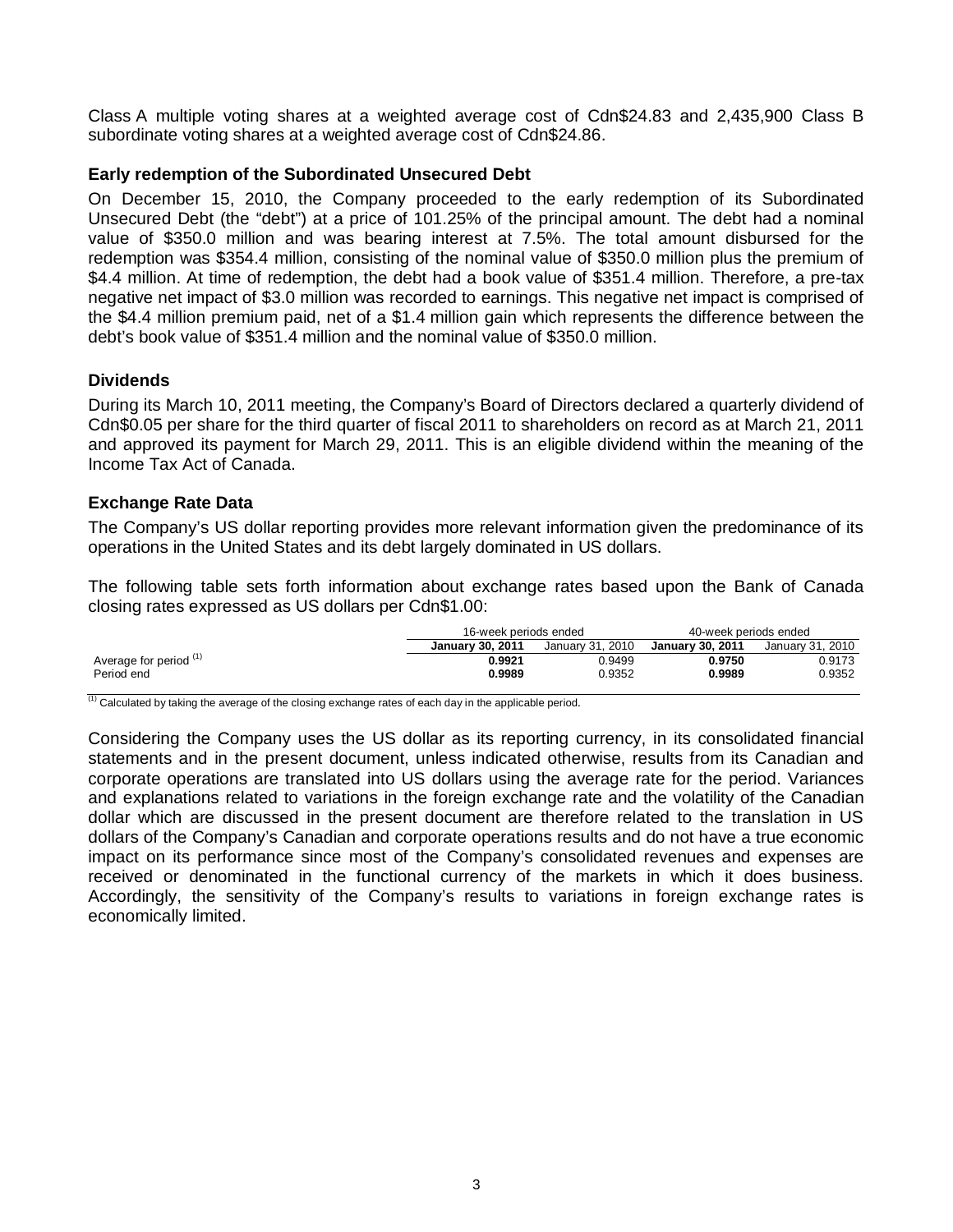### **Selected Consolidated Financial Information**

The following table highlights certain information regarding Couche-Tard's operations for the 16 and 40-week periods ended January 30, 2011 and January 31, 2010:

| (In millions of US dollars, unless otherwise stated)          | 16-week periods ended |             |             | 40-week periods ended |             |              |  |
|---------------------------------------------------------------|-----------------------|-------------|-------------|-----------------------|-------------|--------------|--|
|                                                               | January 30,           | January 31, |             | January 30,           | January 31, |              |  |
|                                                               | 2011                  | 2010        | Variation % | 2011                  | 2010        | Variation %  |  |
| <b>Statement of Operations Data:</b>                          |                       |             |             |                       |             |              |  |
| Merchandise and service revenues (1):                         |                       |             |             |                       |             |              |  |
| <b>United States</b>                                          | 1,211.8               | 1,161.0     | 4.4         | 3,208.6               | 3,061.3     | 4.8          |  |
| Canada                                                        | 584.9                 | 554.7       | 5.4         | 1,602.2               | 1,461.5     | 9.6          |  |
| Total merchandise and service revenues                        | 1,796.7               | 1,715.7     | 4.7         | 4,810.8               | 4,522.8     | 6.4          |  |
| Motor fuel revenues:                                          |                       |             |             |                       |             |              |  |
| <b>United States</b>                                          | 3,161.1               | 2.684.2     | 17.8        | 7,720.3               | 6.591.5     | 17.1         |  |
| Canada                                                        | 653.4                 | 535.3       | 22.1        | 1,593.7               | 1,321.8     | 20.6         |  |
| Total motor fuel revenues                                     | 3,814.5               | 3,219.5     | 18.5        | 9,314.0               | 7,913.3     | 17.7         |  |
| <b>Total revenues</b>                                         | 5,611.2               | 4,935.2     | 13.7        | 14,124.8              | 12,436.1    | 13.6         |  |
| Merchandise and service gross profit <sup>(1)</sup> :         |                       |             |             |                       |             |              |  |
| <b>United States</b>                                          | 401.7                 | 381.7       | 5.2         | 1,058.8               | 1,002.8     | 5.6          |  |
| Canada                                                        | 195.3                 | 183.7       | 6.3         | 552.3                 | 495.3       | 11.5         |  |
| Total merchandise and service gross profit                    | 597.0                 | 565.4       | 5.6         | 1,611.1               | 1,498.1     | 7.5          |  |
| Motor fuel gross profit:                                      |                       |             |             |                       |             |              |  |
| <b>United States</b>                                          | 145.7                 | 130.2       | 11.9        | 446.8                 | 373.4       | 19.7         |  |
| Canada                                                        | 43.2                  | 35.6        | 21.3        | 106.5                 | 93.0        | 14.5         |  |
| Total motor fuel gross profit                                 | 188.9                 | 165.8       | 13.9        | 553.3                 | 466.4       | 18.6         |  |
| <b>Total gross profit</b>                                     | 785.9                 | 731.2       | 7.5         | 2,164.4               | 1,964.5     | 10.2         |  |
| Operating, selling, administrative and general expenses       | 616.8                 | 589.9       | 4.6         | 1,565.9               | 1,468.4     | 6.6          |  |
| Depreciation and amortization of property and equipment       |                       |             |             |                       |             |              |  |
| and other assets                                              | 67.0                  | 63.2        | 6.0         | 164.8                 | 155.1       | 6.3          |  |
| <b>Operating income</b>                                       | 102.1                 | 78.1        | 30.7        | 433.7                 | 341.0       | 27.2         |  |
| Net earnings                                                  | 71.0                  | 54.8        | 29.6        | 306.1                 | 234.1       | 30.8         |  |
|                                                               |                       |             |             |                       |             |              |  |
| <b>Other Operating Data:</b>                                  |                       |             |             |                       |             |              |  |
| Merchandise and service gross margin (1):                     |                       |             |             | 33.5%                 |             | 0.4%         |  |
| Consolidated                                                  | 33.2%                 | 33.0%       | 0.2%        |                       | 33.1%       |              |  |
| <b>United States</b>                                          | 33.1%                 | 32.9%       | 0.2%        | 33.0%                 | 32.8%       | 0.2%         |  |
| Canada<br>Growth of same-store merchandise revenues (2) (3):  | 33.4%                 | 33.1%       | 0.3%        | 34.5%                 | 33.9%       | 0.6%         |  |
| <b>United States</b>                                          | 3.9%                  | 3.0%        |             | 4.4%                  | 2.7%        |              |  |
| Canada                                                        | 0.4%                  |             |             | 2.8%                  | 4.2%        |              |  |
| Motor fuel gross margin (3):                                  |                       | 4.9%        |             |                       |             |              |  |
| United States (cents per gallon):                             | 13.38                 | 12.88       | 3.9         | 16.26                 | 14.54       | 11.8         |  |
| Canada (Cdn cents per litre)                                  | 5.66                  | 5.16        | 9.7         | 5.48                  | 5.44        | 0.7          |  |
| Volume of motor fuel sold (4):                                |                       |             |             |                       |             |              |  |
| United States (millions of gallons)                           | 1.101.2               | 1,043.3     | 5.5         | 2.808.0               | 2,656.4     | 5.7          |  |
| Canada (millions of litres)                                   | 770.4                 | 724.8       | 6.3         | 1,996.8               | 1,860.9     | 7.3          |  |
| Growth of same-store motor fuel volume (3):                   |                       |             |             |                       |             |              |  |
| <b>United States</b>                                          | 0.7%                  | (0.2%)      |             | 0.8%                  | 1.5%        |              |  |
| Canada                                                        | 3.2%                  | 1.4%        |             | 4.5%                  | 2.0%        |              |  |
| Per Share Data:                                               |                       |             |             |                       |             |              |  |
| Basic net earnings per share (dollars per share)              | 0.38                  | 0.30        | 26.7        | 1.65                  | 1.27        | 29.9         |  |
| Diluted net earnings per share (dollars per share)            | 0.38                  | 0.29        | 31.0        | 1.62                  | 1.24        | 30.6         |  |
|                                                               |                       |             |             |                       |             |              |  |
|                                                               |                       |             |             | January 30,           | April 25,   |              |  |
|                                                               |                       |             |             | 2011                  | 2010        | Variation \$ |  |
| <b>Balance Sheet Data:</b>                                    |                       |             |             |                       |             |              |  |
| <b>Total assets</b>                                           |                       |             |             | 3,697.6               | 3,696.7     | 0.9          |  |
| Interest-bearing debt                                         |                       |             |             | 526.0                 | 741.2       | (215.2)      |  |
| Shareholders' equity                                          |                       |             |             | 1,850.1               | 1,614.3     | 235.8        |  |
| <b>Indebtedness Ratios:</b>                                   |                       |             |             |                       |             |              |  |
| Net interest-bearing debt/total capitalization <sup>(5)</sup> |                       |             |             | 0.16:1                | 0.24:1      |              |  |
| Net interest-bearing debt/EBITDA <sup>(6)</sup>               |                       |             |             | $0.46:1^{(7)}$        | 0.80:1      |              |  |
| Adjusted net interest bearing debt/EBITDAR <sup>(8)</sup>     |                       |             |             | $2.24:1^{(7)}$        | 2.81:1      |              |  |
| Returns:                                                      |                       |             |             |                       |             |              |  |
| Return on equity (7) (9)                                      |                       |             |             | 22.2%                 |             |              |  |
| Return on capital employed (7) (10)                           |                       |             |             | 18.8%                 |             |              |  |

(1) Includes other revenues derived from franchise fees, royalties and rebates on some purchases by franchisees and licensees.

(2) Does not include services and other revenues (as described in footnote 1 above). Growth in Canada is calculated based on Canadian dollars.<br>(3) For company-operated stores only.

(3) For company-operated stores only.<br>
(4) Includes volume of franchisees and<br>
(5) This ratio is presented for informal Includes volume of franchisees and dealers.

This ratio is presented for information purposes only and represents a measure of financial condition used especially in financial circles. It represents the following calculation: long-term interest-<br>This ratio is present bearing debt, net of cash and cash equivalents and temporary investments, divided by the addition of shareholders' equity and long-term debt, net of cash and cash equivalents and temporary<br>investments. It does not have a s

bearing debt, net of cash and cash equivalents and temporary investments, divided by EBITDA (Earnings Before Interest, Tax, Depreciation and Amortization). It does not have a standardized<br>meaning prescribed by Canadian GAA

fiscal year ended April 25, 2010.

(8) This ratio is presented for information purposes only and represents a measure of financial condition used especially in financial circles. It represents the following calculation: long-term interestbearing debt plus the product of eight times rent expense, net of cash and cash equivalents and temporary investments, divided by EBITDAR (Earnings Before Interest, Tax, Depreciation,<br>Amortization and Rent expense). It doe

companies.<br>(9) This ratio is presented for information purposes only and represents a measure of performance used especially in financial circles. It represents the following calculation: cumulated net earnings of the<br>Iast

presented by other public companies.<br>(10) This ratio is presented for information purposes only and represents a measure of performance used especially in financial circles. It represents the following calculation: cumulat income taxes and interests of the last four quarter divided by average capital employed for the same period. Capital employed represents total assets less short-term liabilities. It does not have a<br>standardized meaning pre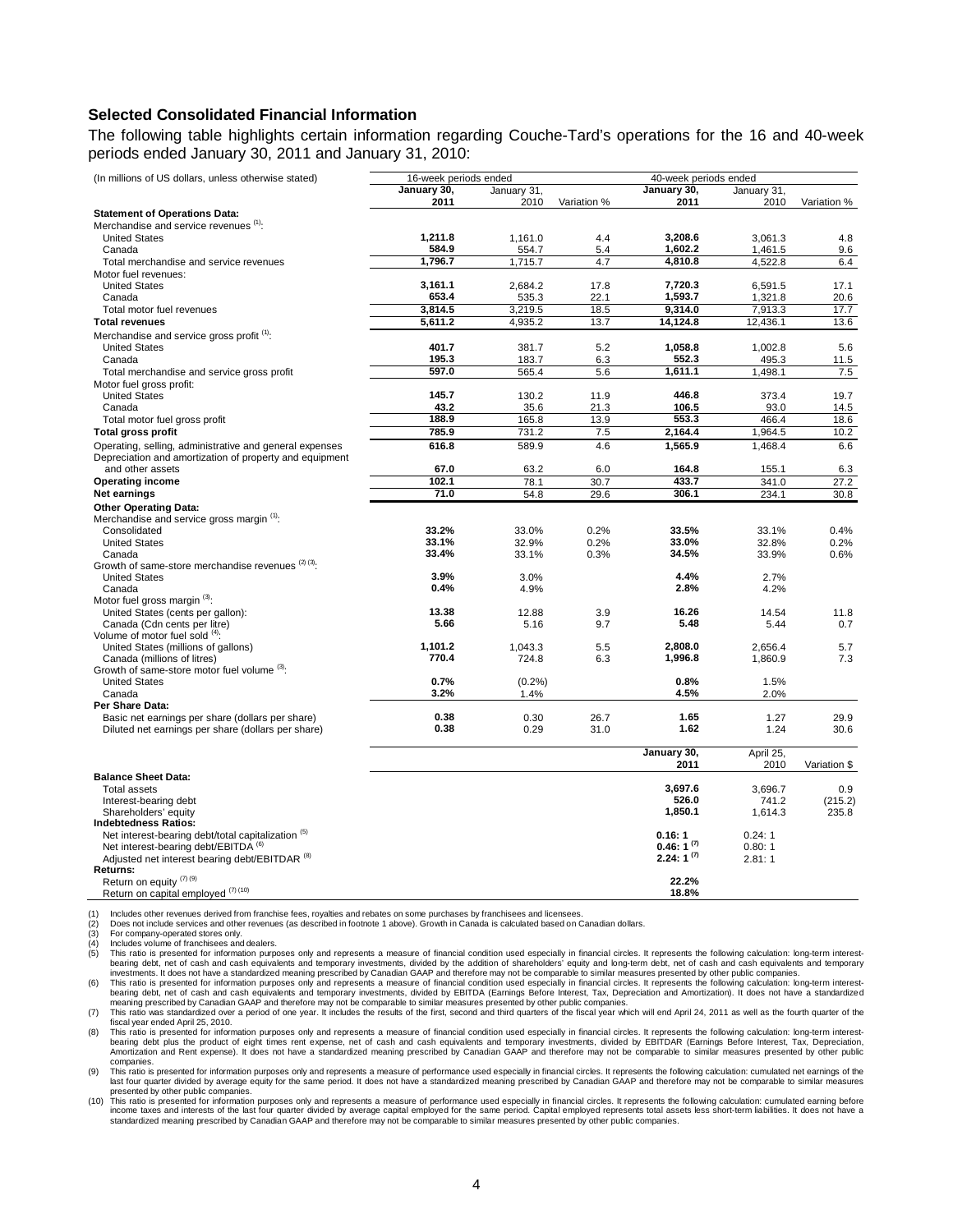# **Operating Results**

**Revenues** amounted to \$5.6 billion in the third quarter of fiscal 2011, up \$676.0 million, an increase of 13.7%, mainly attributable to an increase in motor fuel sales due to higher average retail prices at the pump and the rise in motor fuel volume sold in the United States and Canada, to the stronger Canadian dollar as well as to the growth of merchandise and service sales.

As for the first three quarters of fiscal 2011, revenues grew by \$1.7 billion, an increase of 13.6% compared to the first three quarters of fiscal 2010 for reasons similar to those mentioned for the quarter.

More specifically, the growth of **merchandise and service revenues** for the third quarter of fiscal 2011 was \$81.0 million or 4.7%, of which approximately \$25.0 million was generated by a stronger Canadian dollar. Internal growth, as measured by the growth in same-store merchandise revenues, was 3.9% in the United States while it stood at 0.4% in Canada. For the Canadian and U.S. markets, growth of same-store merchandise sales is attributable to Couche-Tard's merchandising strategies, to the economic condition in each of its market as well as to the investments the Company made to enhance service and the offering of products in its stores.

In the first three quarters of fiscal 2011, merchandise and service revenues rose by \$288.0 million, a 6.4% increase compared to the same period last fiscal year for reasons similar to those of the third quarter, including an increase in same-store merchandise revenues of 4.4% in the United States and 2.8% in Canada.

**Motor fuel revenues** increased by \$595.0 million or 18.5% in the third quarter of fiscal 2011, of which \$101.0 million stems from additional volume due to a growing number of sites offering motor fuel and approximately \$24.0 million were generated by the appreciation of the Canadian dollar against its U.S. counterpart. Same-store motor fuel volume grew by 0.7% in the United States and 3.2% in Canada. The higher average retail price of motor fuel generated an increase in revenues of approximately \$345.0 million as shown in the following table, starting with the fourth quarter of the fiscal year ended April 25, 2010:

| Quarter                               |       |       | n <sup>nc</sup> | rdی-  | Weighted<br>average |
|---------------------------------------|-------|-------|-----------------|-------|---------------------|
| 52-week period ended January 30, 2011 |       |       |                 |       |                     |
| United States (US dollars per gallon) | 2.71  | 2.72  | 2.67            | 2.89  | 2.76                |
| Canada (Cdn cents per litre)          | 92.36 | 91.46 | 90.47           | 97.76 | 93.32               |
| 52-week period ended January 31, 2010 |       |       |                 |       |                     |
| United States (US dollars per gallon) | 1.95  | 2.41  | 2.48            | 2.59  | 2.38                |
| Canada (Cdn cents per litre)          | 78.67 | 88.80 | 89.24           | 90.00 | 87.13               |
|                                       |       |       |                 |       |                     |

For the first three quarters of fiscal 2011, motor fuel revenues increased by \$1.4 billion or 17.7% of which \$275.0 million stems from additional volume due to a growing number of sites offering motor fuel and approximately \$83.0 million were generated by the appreciation of the Canadian dollar against its U.S. counterpart. Same-store motor fuel volume grew by 0.8% in the United States and 4.5% in Canada. The higher average retail price of motor fuel generated an increase in revenues of approximately \$747.0 million.

The consolidated **merchandise and service gross margin** was 33.2% in the third quarter of fiscal 2011, up 0.2% compared with the same quarter of fiscal 2010. In the United States, the gross margin was 33.1% while it was 33.4% in Canada, a 0.2% and 0.3% increase, respectively. These increases reflect a more favorable product-mix, the improvements Couche-Tard brought to its supply terms as well as its merchandising strategy in tune with market competitiveness and economic conditions within each market.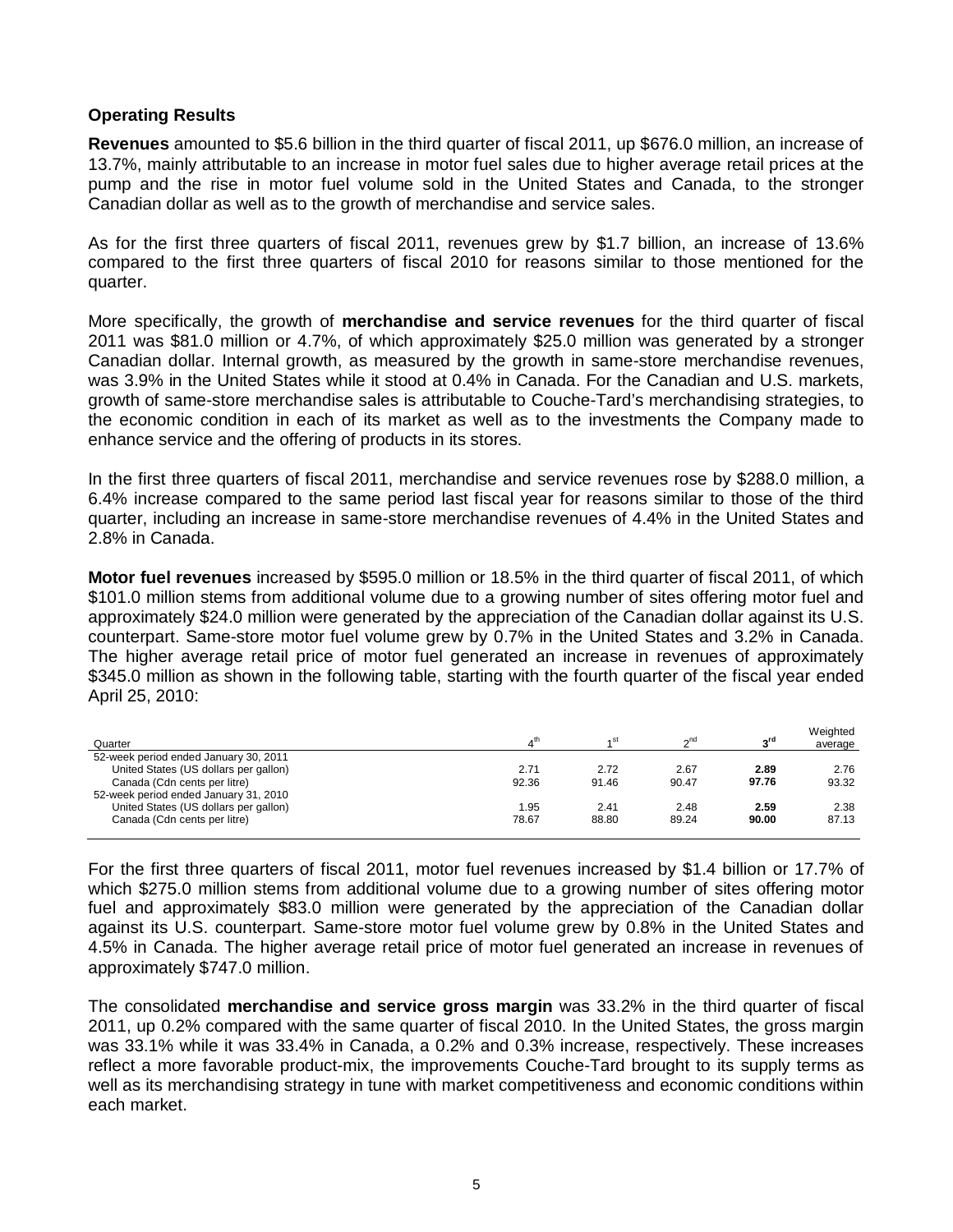During the first three quarters of fiscal 2011, the consolidated merchandise and service gross margin was 33.5%. More specifically, it was 33.0% in the United States, an increase of 0.2%, and 34.5% in Canada, an increase of 0.6%.

In the third quarter of fiscal 2011, the **motor fuel gross margin** for Couche-Tard's company-operated stores in the United States increased by 0.50¢ per gallon, from 12.88¢ per gallon last year to 13.38¢ per gallon this year. However, taking into account expenses related to electronic payment modes, net margin per gallon is comparable. In Canada, the gross margin increased to Cdn5.66¢ per litre compared with Cdn5.16¢ per litre for the third quarter of fiscal 2010. The motor fuel gross margin of company-operated stores in the United States as well as the impact of expenses related to electronic payment modes for the last eight quarters, starting with the fourth quarter of fiscal year ended April 25, 2010, were as follows:

| (US cents per gallon)<br>Quarter                                 | 4 <sup>th</sup> | 4 <sup>St</sup> | $\gamma$ <sup>nd</sup> | $3^{\text{rd}}$ | Weighted<br>average |
|------------------------------------------------------------------|-----------------|-----------------|------------------------|-----------------|---------------------|
| 52-week period ended January 30, 2011                            |                 |                 |                        |                 |                     |
| Before deduction of expenses related to electronic payment modes | 14.21           | 19.12           | 17.12                  | 13.38           | 15.80               |
| Expenses related to electronic payment modes                     | 4.14            | 4.17            | 4.17                   | 4.36            | 4.22                |
| After deduction of expenses related to electronic payment modes  | 10.07           | 14.95           | 12.95                  | 9.02            | 11.58               |
| 52-week period ended January 31, 2010                            |                 |                 |                        |                 |                     |
| Before deduction of expenses related to electronic payment modes | 11.38           | 15.43           | 15.78                  | 12.88           | 13.82               |
| Expenses related to electronic payment modes                     | 3.10            | 3.56            | 3.79                   | 3.85            | 3.60                |
| After deduction of expenses related to electronic payment modes  | 8.28            | 11.87           | 11.99                  | 9.03            | 10.22               |

As for the 40-week period ended January 30, 2011, the motor fuel gross margin for Couche-Tard's company-operated stores in the United States increased by 1.72¢ per gallon, from 14.54¢ per gallon last fiscal year to 16.26¢ per gallon this fiscal year. In Canada, the margin is up very slightly, reaching Cdn5.48¢ per litre compared with Cdn5.44¢ per litre for the comparable period of fiscal 2010.

For the third quarter of fiscal 2011, **operating, selling, administrative and general expenses** rose by 4.6% compared with the third quarter of fiscal 2010. These expenses increased by 1.6% because of the increase in electronic payment modes expenses, by 1.3% because of the stronger Canadian dollar and by 0.9% because of acquisitions. Excluding these items, expenses increased by only 0.8% which reflects the increase in hours worked in stores in order to support the increase in merchandise and service sales, minimum wage increases in certain regions as well as the normal increase in expenses caused by inflation. Moreover, excluding expenses related to electronic payment modes for both comparable periods, expenses in proportion to merchandise and services sales represented 30.8% of sales during the third quarter of fiscal 2011, compared to 31.3% during the third quarter of fiscal 2010.

As for the first three quarters of fiscal 2011, operating, selling, administrative and general expenses rose by 6.6% compared with the corresponding period of fiscal 2010. These expenses increased by 1.8% because of the stronger Canadian dollar, by 1.6% because of the increase in electronic payment modes expenses and by 0.7% because of acquisitions. In addition, during the second quarter of fiscal 2011, following the non-renewal of its public tender offer for the acquisition of Casey's, Couche-Tard recorded to earnings related fees that had previously been deferred, which made expenses increase by 0.6%. Excluding these items, expenses increased by 1.9% for reasons similar to those mentioned for the third quarter. Moreover, excluding fees related to Casey's as well as expenses related to electronic payment modes for both comparable periods, expenses in proportion to merchandise and services sales represented 29.1% of sales during the first three quarters of fiscal 2011, compared to 29.6% during the first three quarters of fiscal 2010.

This performance reflects Couche-Tard's constant efforts to find ways to improve its efficiency while making certain that it maintains the quality of the service it offers its clients. In proportion to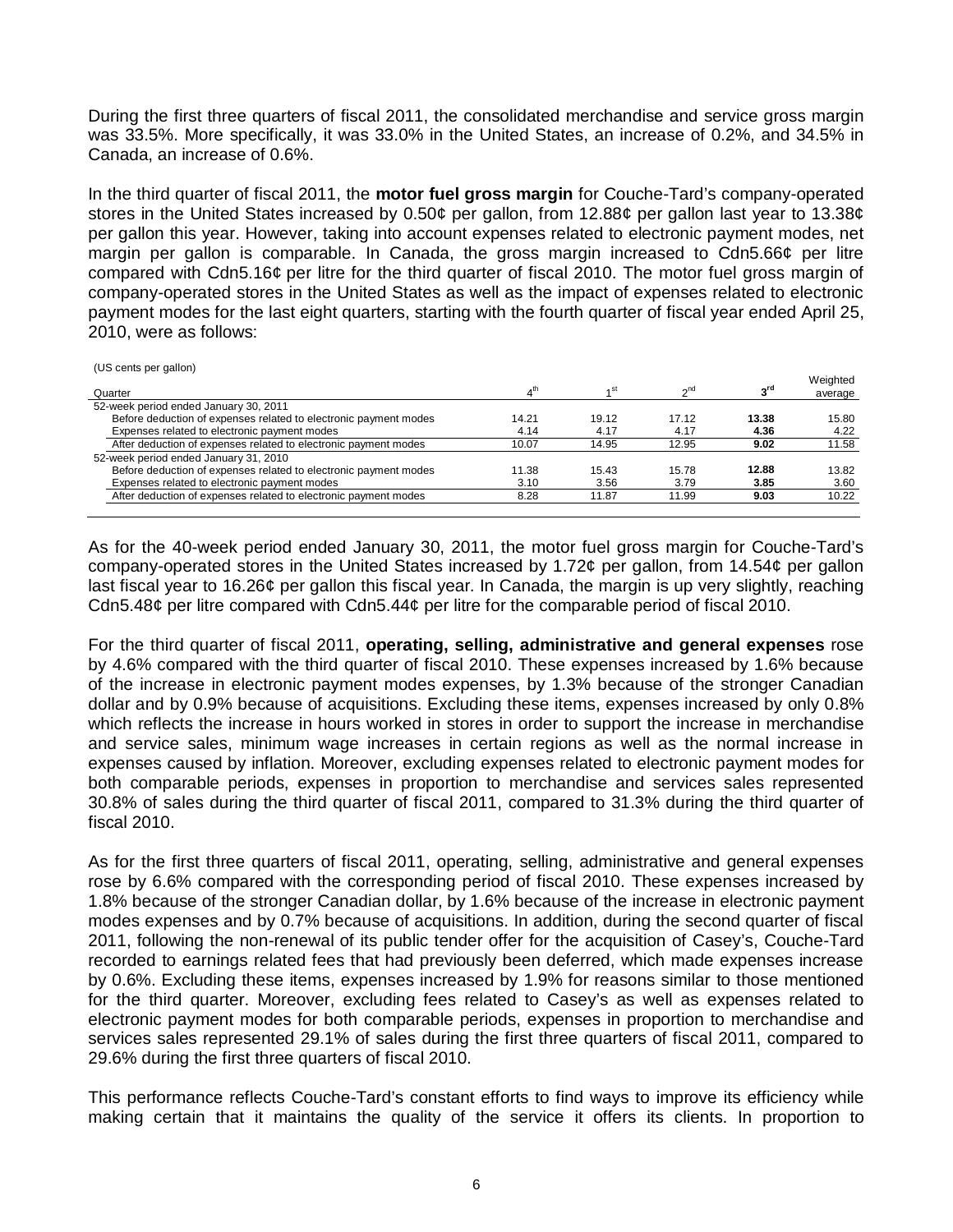merchandise and service sales, Couche-Tard improved its performance for the last eight quarters. The Company's decentralized business model as well as its organizational culture are clearly factors allowing it to be one of the most efficient operators of its industry.

During the third quarter of fiscal 2011, **EBITDA** increased by 19.7% compared to the corresponding period of the previous fiscal year, reaching \$169.1 million while it reached \$598.5 million during the first three quarters of fiscal 2011, an increase of 20.6%. Acquisitions contributed \$1.0 million to EBITDA during the third quarter and \$3.8 million during the first three quarters.

It should be noted that EBITDA is not a performance measure defined by Canadian GAAP, but the Company, investors and analysts use this measure to evaluate the Company's financial and operating performance. Note that the Company's definition of this measure may differ from the one used by other public companies:

| (in millions of US dollars)                             | 16-week periods ended   |                  | 40-week periods ended   |                  |  |
|---------------------------------------------------------|-------------------------|------------------|-------------------------|------------------|--|
|                                                         | <b>January 30, 2011</b> | January 31, 2010 | <b>January 30, 2011</b> | January 31, 2010 |  |
| Net earnings, as reported                               | 71.0                    | 54.8             | 306.1                   | 234.1            |  |
| Add:                                                    |                         |                  |                         |                  |  |
| Income taxes                                            | 21.1                    | 14.7             | 103.3                   | 84.4             |  |
| <b>Financial expenses</b>                               | 10.0                    | 8.6              | 24.3                    | 22.5             |  |
| Depreciation and amortization of property and equipment |                         |                  |                         |                  |  |
| and other assets                                        | 67.0                    | 63.2             | 164.8                   | 155.1            |  |
| <b>EBITDA</b>                                           | 169.1                   | 141.3            | 598.5                   | 496.1            |  |

For the third quarter and first three quarters of fiscal 2011, the **depreciation expense** increased due to the investments the Company made through acquisitions, replacement of equipment, the addition of new stores and the ongoing improvement of its network.

For the third quarter of fiscal 2011, **financial expenses** increased by \$1.4 million compared with the third quarter of fiscal 2010 while they increase by \$1.8 million during the first three quarters of fiscal 2011. These increases are mostly related to additional capital leases. As for the non-recurring net charge of \$3.0 million recorded following the early redemption by Couche-Tard of its subordinated unsecured debt of \$350.0 million, it was offset by the decrease in average borrowings and interest rates.

The **income tax rate** for the third quarter of fiscal 2011 is 22.9% compared to a rate of 21.1% for the same quarter last fiscal year. As for the first three quarters of fiscal 2011, the rate is 25.2% compared to a rate of 26.5% for the comparable period last fiscal year.

Couche-Tard closed the third quarter of fiscal 2011 with **net earnings** of \$71.0 million, which equals \$0.38 per share (\$0.38 per share on a diluted basis), compared to \$54.8 million the previous fiscal year (\$0.29 per share on a diluted basis), an increase of \$16.2 million or 29.6%. The stronger Canadian dollar had a favorable impact of approximately \$1.5 million on net earnings.

As for the first three quarters of fiscal 2011 net earnings were \$306.1 million, which equals \$1.65 per share (\$1.62 per share on a diluted basis), compared to \$234.1 million the previous fiscal year (\$1.24 per share on a diluted basis), an increase of \$72.0 million or 30.8%. The stronger Canadian dollar had a favorable impact of approximately \$7.5 million on net earnings.

As for fees related to Couche-Tard's public tender offer for the acquisition of Casey's, they had a negative impact of approximately \$7.0 million on net earnings for the first three quarters of fiscal 2011 or \$0.04 per share on a diluted basis. It has to be noted that in the fourth quarter of fiscal 2010, a gain on disposal of Casey's shares of \$11.4 million net of income taxes had been recorded.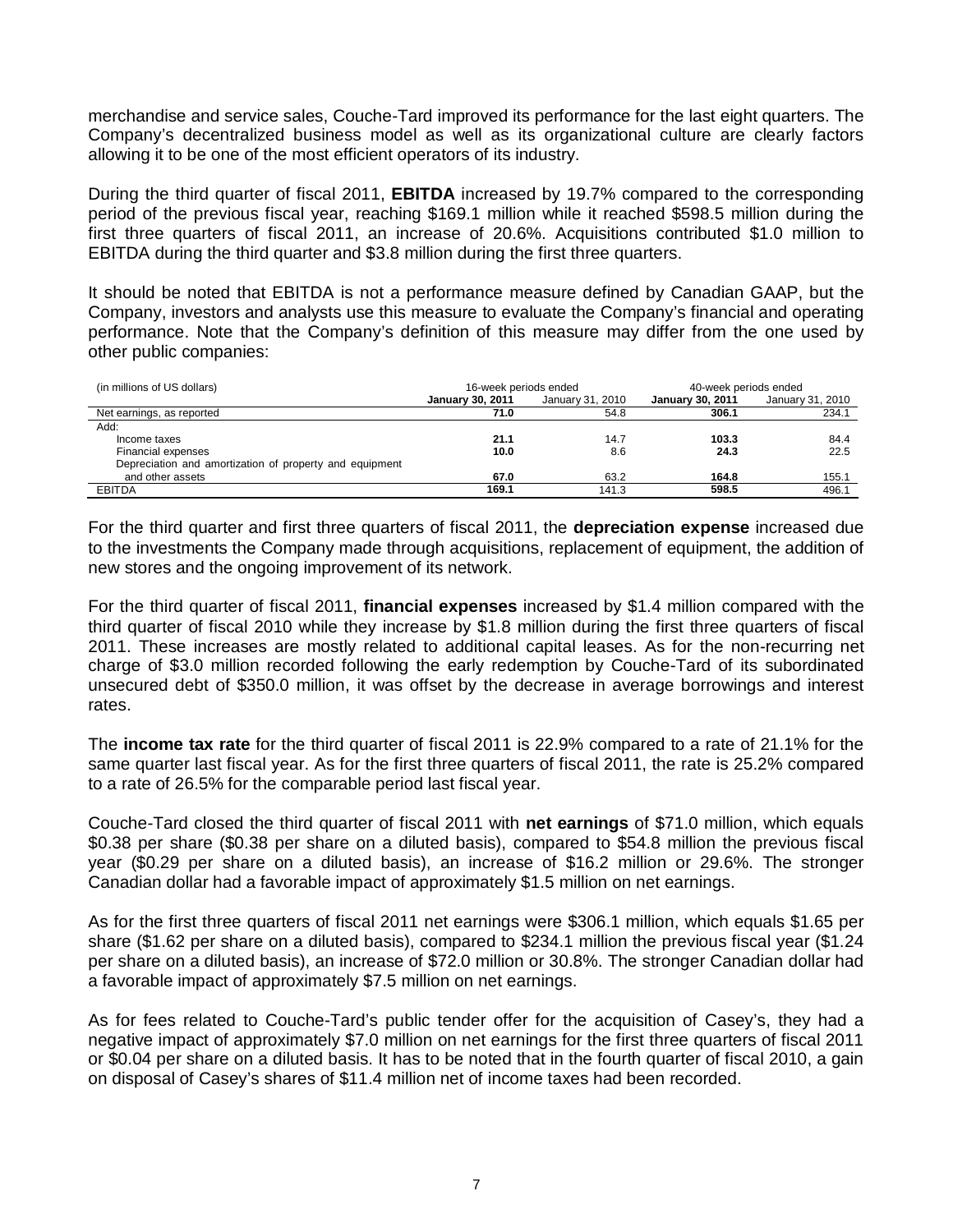## **Liquidity and Capital Resources**

Couche-Tard's sources of liquidity remain unchanged compared with the fiscal year ended April 25, 2010. For further information, please refer to its 2010 Annual Report.

With respect to the early redemption of the subordinated unsecured debt, capital expenditures, acquisitions and share repurchases Couche-Tard carried out in the first three quarters of fiscal 2011, they were financed using its available cash and its credit facilities. The Company expects that its cash available from operations together with borrowings available under its revolving unsecured credit facilities will meet its liquidity needs in the foreseeable future.

Couche-Tard's credit facilities have not changed with respect to their terms of use since April 25, 2010. As at January 30, 2011, \$486.0 million of the Company's term revolving unsecured operating credits had been used (\$250.0 million for the US dollars portion, \$236.0 million for the Canadian dollars portion). As at the same date, the weighted average effective interest rate was 0.81%. In addition, standby letters of credit in the amount of Cdn\$0.8 million and \$29.4 million were outstanding as at January 30, 2011.

# **Selected Consolidated Cash Flow Information**

| (In millions of US dollars)                       |             | 16-week periods ended    |           | 40-week periods ended |             |           |  |
|---------------------------------------------------|-------------|--------------------------|-----------|-----------------------|-------------|-----------|--|
|                                                   | January 30, | January 31,              | Variation | January 30,           | January 31, | Variation |  |
|                                                   | 2011        | 2010                     | \$        | 2011                  | 2010        | \$        |  |
| <b>Operating activities</b>                       |             |                          |           |                       |             |           |  |
| Cash flows $(1)$                                  | 158.8       | 117.1                    | 41.7      | 488.8                 | 394.3       | 94.5      |  |
| Other                                             | (163.4)     | (142.7)                  | (20.7)    | (101.2)               | (179.6)     | 78.4      |  |
| Net cash provided by operating activities         | (4.6)       | (25.6)                   | 21.0      | 387.6                 | 214.7       | 172.9     |  |
| <b>Investing activities</b>                       |             |                          |           |                       |             |           |  |
| Purchase of property and equipment and other      |             |                          |           |                       |             |           |  |
| assets, net of proceeds from the disposal of      |             |                          |           |                       |             |           |  |
| property and equipment                            | (63.7)      | (94.6)                   | 30.9      | (124.9)               | (167.2)     | 42.3      |  |
| Business acquisitions                             | (8.5)       | (44.3)                   | 35.8      | (34.8)                | (111.9)     | 77.1      |  |
| Proceeds from sale and leaseback transactions     |             | 1.0                      | (1.0)     | 5.1                   | 10.6        | (5.5)     |  |
| Net cash used in investing activities             | (72.2)      | (137.9)                  | 65.7      | (154.6)               | (268.5)     | 113.9     |  |
| <b>Financing activities</b>                       |             |                          |           |                       |             |           |  |
| Early redemption of subordinated unsecured debt   | (332.6)     | $\overline{\phantom{a}}$ | (332.6)   | (332.6)               |             | (332.6)   |  |
| Increase in other long-term borrowings            | 234.3       | 110.2                    | 124.1     | 134.9                 | 80.2        | 54.7      |  |
| Share repurchase                                  | (60.2)      |                          | (60.2)    | (60.2)                | (56.4)      | (3.8)     |  |
| Amount received following early termination of an |             |                          |           |                       |             |           |  |
| interest rate swap agreement                      |             | 2.5                      | (2.5)     |                       | 2.5         | (2.5)     |  |
| <b>Dividends</b>                                  | (9.1)       | (6.1)                    | (3.0)     | (23.4)                | (18.0)      | (5.4)     |  |
| Issuance of shares                                | 4.8         | 0.3                      | 4.5       | 10.0                  | 2.3         | 7.7       |  |
| Net cash (used in) from financing activities      | (162.8)     | 106.9                    | (269.7)   | (271.3)               | 10.6        | (281.9)   |  |
| Company credit rating                             |             |                          |           |                       |             |           |  |
| Standard and Poor's                               | BB+         | BB+                      |           | BB+                   | BB+         |           |  |

1. These cash flows are presented for information purposes only and represent a performance measure used especially in financial circles. They represent net earnings plus depreciation and amortization, loss on disposal of assets (less gains on disposal of assets) and future income taxes. They do not have a standardized meaning prescribed by Canadian GAAP and therefore may not be comparable to similar measures presented by other public companies.

# **Operating activities**

During the third quarter of fiscal 2011, net cash outflows of \$4.6 million are attributable to operating activities, including items in relation with the early redemption of the subordinated unsecured debt as described in Note 9 of the consolidated financial statements for the 40-week period end January 30, 2011. During the first three quarters of 2011, net cash from operation of Couche-Tard stores reached \$387.6 million, up \$172.9 million from the comparable period of fiscal 2010 for the same reasons as for the quarter.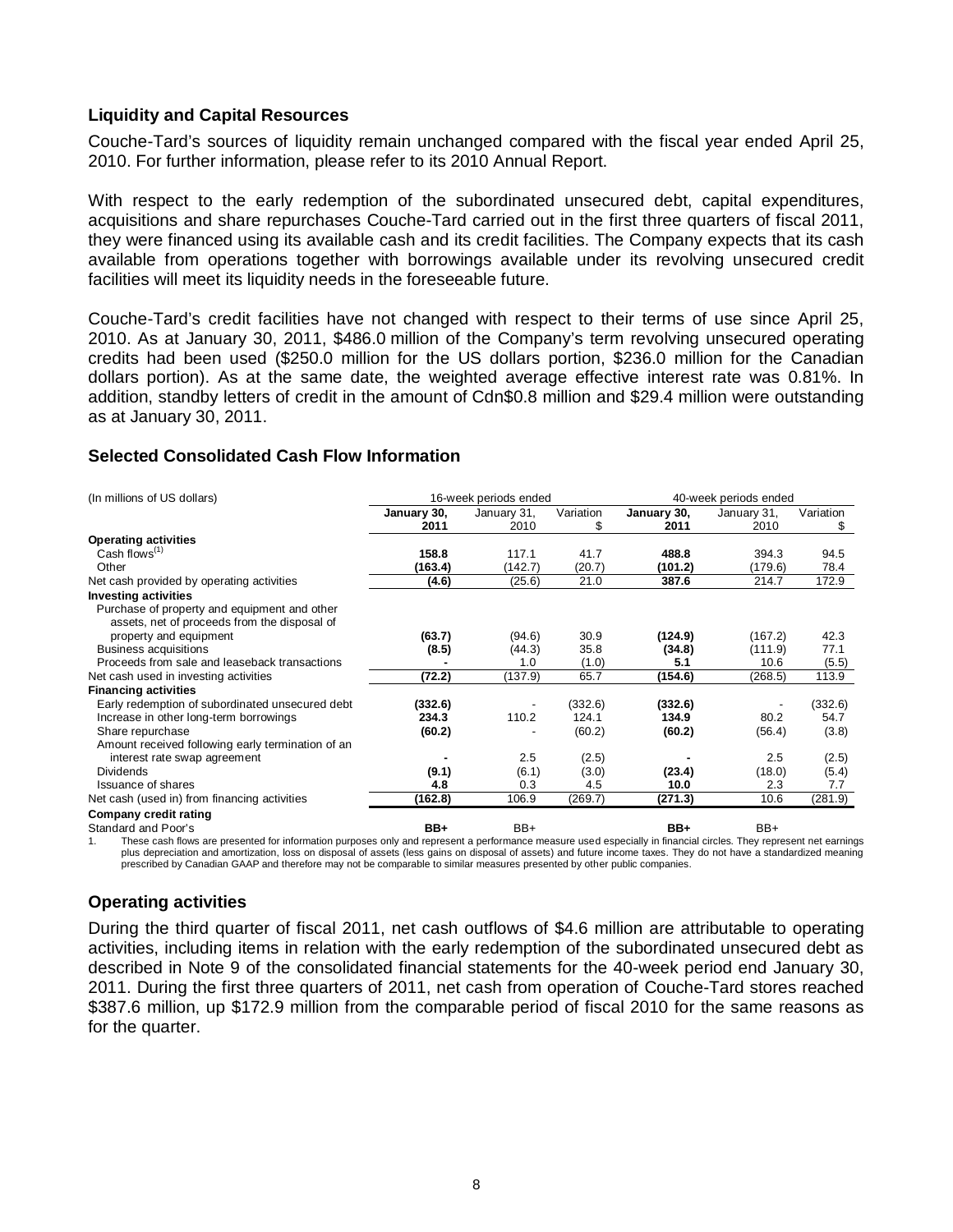## **Investing activities**

During the third quarter of fiscal 2011, Couche-Tard's investing activities were primarily for the acquisition of nine company-operated stores for a total amount of \$8.5 million and for capital expenditures for a total amount of \$63.7 million. Since the beginning of the fiscal year, Couche-Tard acquired 40 stores for a total amount of \$34.8 million and disbursed a total of \$124.9 million for capital expenditures. Capital expenditures were primarily for the replacement of equipment in some stores to enhance the offering of products and services, the addition of new stores as well as the ongoing improvement of the Company's network.

## **Financing activities**

During the third quarter of fiscal 2011, Couche-Tard proceeded to the early redemption of its subordinated unsecured debt amounting to \$332.6 million. Other long-term borrowings increased \$234.3 million to, amongst other things, pay for part of the redemption of the subordinated unsecured debt. Finally, the Company paid \$60.2 million under its share repurchase program and \$9.1 million in dividends.

## **Financial Position as at January 30, 2011**

As shown by its indebtedness ratios included in the "Selected Consolidated Financial Information" section and its net cash provided by operating activities, Couche-Tard's financial position is excellent.

Its total consolidated assets amounted to \$3.7 billion as at January 30, 2011, similar to the balance as at April 25, 2010. For the 52-week period ended January 30, 2011, Couche-Tard recorded a return on capital employed of 18.8% $^{\rm 1}$ .

Shareholders' equity amounted to \$1.9 billion as at January 30, 2011, up \$235.8 million compared to April 25, 2010, mainly reflecting net earnings of the first three quarters of fiscal 2011, partially offset by dividends declared and share repurchases. For the 52-week period ended January 30, 2011, Couche-Tard recorded a return on equity of 22.2%<sup>2</sup>.

**Extract** 

### **Selected Quarterly Financial Information (Unaudited)**

(In millions of US dollars except for per share data, unaudited)

 $\overline{a}$ 

|                                                                                                                                   |                 | 40-week period ended<br>January 30, 2011 |          |                 | 52-week period ended<br>April 25, 2010 |          |                 | from the<br>52-week<br>period<br>ended<br>April 26,<br>2009 |
|-----------------------------------------------------------------------------------------------------------------------------------|-----------------|------------------------------------------|----------|-----------------|----------------------------------------|----------|-----------------|-------------------------------------------------------------|
| Quarter                                                                                                                           | $3^{\text{rd}}$ | 2 <sup>nd</sup>                          | ⊿ st     | 4 <sup>th</sup> | $3^{\text{rd}}$                        | $2^{nd}$ | 4 <sup>St</sup> | 4 <sup>th</sup>                                             |
| Weeks                                                                                                                             | 16 weeks        | 12 weeks                                 | 12 weeks | 12 weeks        | 16 weeks                               | 12 weeks | 12 weeks        | 12 weeks                                                    |
| Revenues                                                                                                                          | 5,611.2         | 4,240.7                                  | 4.272.9  | 4.003.5         | 4,935.2                                | 3,825.8  | 3,675.1         | 2,994.0                                                     |
| Income before depreciation and amortization of property and<br>equipment and other assets, financial expenses and income<br>taxes | 169.1           | 199.7                                    | 229.7    | 150.5           | 141.3                                  | 176.4    | 178.4           | 105.0                                                       |
| Depreciation and amortization of property and equipment and<br>other assets                                                       | 67.0            | 49.8                                     | 48.0     | 49.4            | 63.2                                   | 46.9     | 45.0            | 42.6                                                        |
| Operating income                                                                                                                  | 102.1           | 149.9                                    | 181.7    | 101.1           | 78.1                                   | 129.5    | 133.4           | 62.4                                                        |
| Financial expenses                                                                                                                | 10.0            | 7.4                                      | 6.9      | 7.4             | 8.6                                    | 7.0      | 6.9             | 6.8                                                         |
| Net earnings                                                                                                                      | 71.0            | 105.6                                    | 129.5    | 68.8            | 54.8                                   | 88.2     | 91.1            | 38.0                                                        |
| Net earnings per share                                                                                                            |                 |                                          |          |                 |                                        |          |                 |                                                             |
| Basic                                                                                                                             | \$0.38          | \$0.57                                   | \$0.70   | \$0.37          | \$0.30                                 | \$0.48   | \$0.49          | \$0.20                                                      |
| <b>Diluted</b>                                                                                                                    | \$0.38          | \$0.56                                   | \$0.69   | \$0.37          | \$0.29                                 | \$0.47   | \$0.48          | \$0.20                                                      |

<sup>1</sup> This ratio is presented for information purposes only and represents a measure of performance used especially in financial circles. It represents the following calculation: cumulated earning before income taxes and interests of the last four quarter divided by average capital employed for the same period. Capital employed represents total assets less short-term liabilities. It does not have a standardized meaning prescribed by Canadian GAAP and therefore may not be comparable to similar measures presented by other public companies. This ratio was standardized over a period of one year. It includes<br>the results of the first,

<sup>2</sup> This ratio is presented for information purposes only and represents a measure of performance used especially in financial circles. It represents the following calculation: cumulated net earnings of the last four quarter divided by average equity for the same period. It does not have a standardized meaning prescribed by Canadian GAAP and therefore may not be comparable to similar measures<br>presented by other public compani well as the fourth quarter of the fiscal year ended April 25, 2010.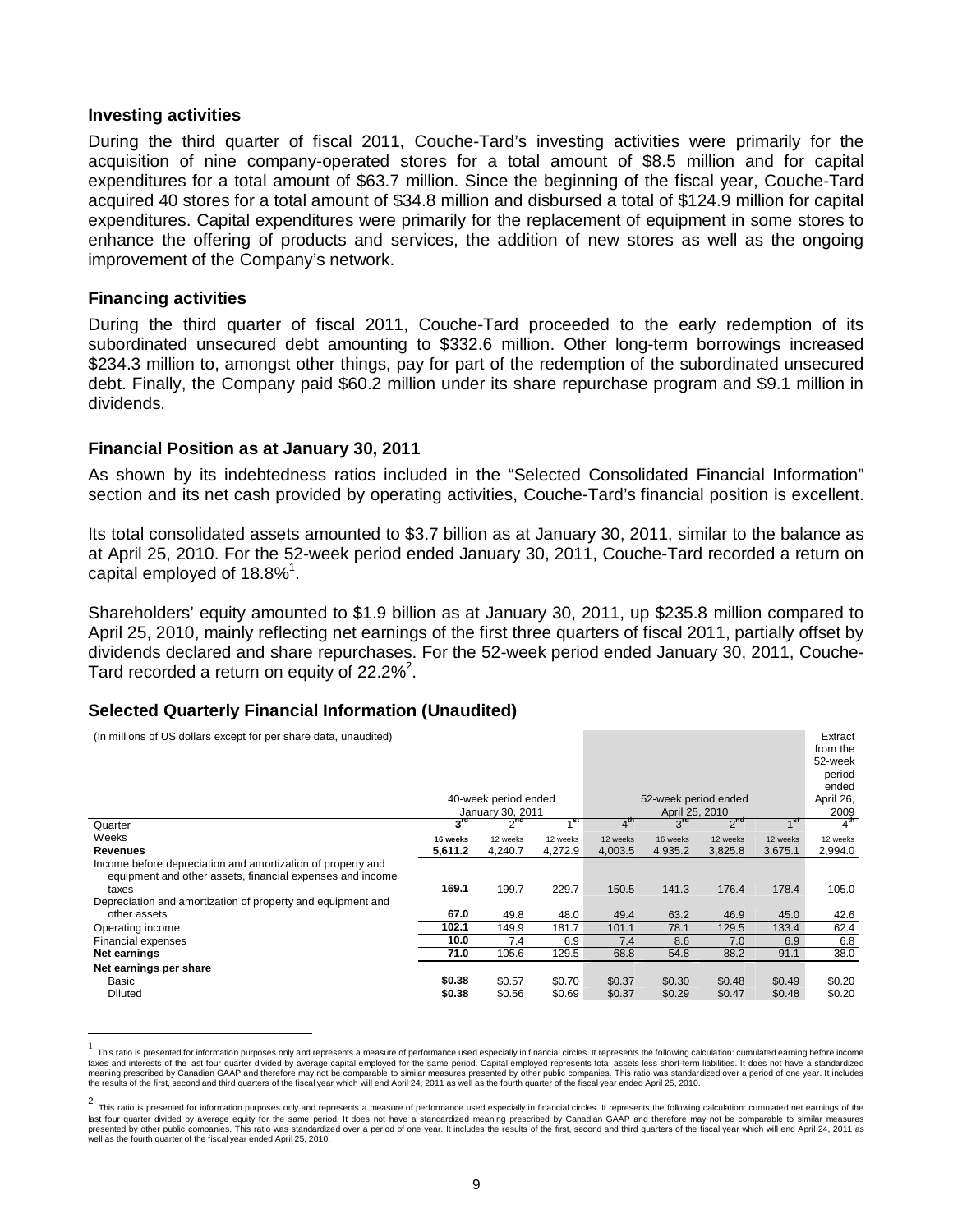# **Outlook**

For the remainder of fiscal 2011, Couche-Tard expects to pursue its investments with caution in order to, amongst other things, improve its network. Given the economic climate and its attractive access to capital, Couche-Tard believes to be well positioned to realize acquisitions and create value. However, Couche-Tard will continue to exercise patience in order to benefit from a fair price in view of current market conditions. The Company also intends to keep an ongoing focus on its supply terms and operating expenses.

Finally, in line with its business model, Couche-Tard intends to continue to focus its resources on the sale of fresh products and on innovation, including the introduction of new products and services, in order to satisfy the needs of its large clientele.

## **Profile**

Alimentation Couche-Tard Inc. is the leader in the Canadian convenience store industry. In North America, Couche-Tard is the largest independent convenience store operator (whether integrated with a petroleum company or not) in terms of number of company-operated stores. Couche-Tard currently operates a network of 5,874 convenience stores, 4,169 of which include motor fuel dispensing. The stores are operated by 13 business units, including nine in the United States covering 42 states and the District of Columbia, and four in Canada covering all ten provinces. More than 53,000 people are employed throughout Couche-Tard's retail convenience network and service centers.

## **Source**

**Raymond Paré**, Vice-President and Chief Financial Officer Tel: (450) 662-6632 ext. 4607 **investor.relations@couche-tard.com**

The statements set forth in this press release, which describes Couche-Tard's objectives, projections, estimates, expectations or forecasts, may constitute forward-looking statements within the meaning of securities legislation. Positive or negative verbs such as "plan", "evaluate", "estimate", "believe" and other related expressions are used to identify such statements. Couche-Tard would like to point out that, by their very nature, forward-looking statements involve risks and uncertainties such that its results, or the measures it adopts, could differ materially from those indicated or underlying these statements, or could have an impact on the degree of realization of a particular projection. Major factors that may lead to a material difference between Couche-Tard's actual results and the projections or expectations set forth in the forward-looking statements include the effects of the integration of acquired businesses and the ability to achieve projected synergies, fluctuations in margins on motor fuel sales, competition in the convenience store and retail motor fuel industries, exchange rate variations, and such other risks as described in detail from time to time in the reports filed by Couche-Tard with securities authorities in Canada and the United States. Unless otherwise required by applicable securities laws, Couche-Tard disclaims any intention or obligation to update or revise any forward-looking statements, whether as a result of new information, future events or otherwise. The forward-looking information in this release is based on information available as of the date of the release.

# **Webcast on March 10, 2011 at 3:30 P.M. (EST)**

Couche-Tard invites analysts known to the Company to send their two questions in advance to its management, before 1:30 P.M. (EST) on March 10, 2011.

Financial analysts and investors who wish to listen to the webcast on Couche-Tard's results which will take place online on March 10, 2011 at 3:30 P.M. (EST) can do so by accessing the Company's website at www.couche-tard.com/corporate and by clicking on the corporate presentations link of the investor relations section. For those who will not be able to listen to the live presentation, the recording of the webcast will be available on the Company's website for a period of 90 days.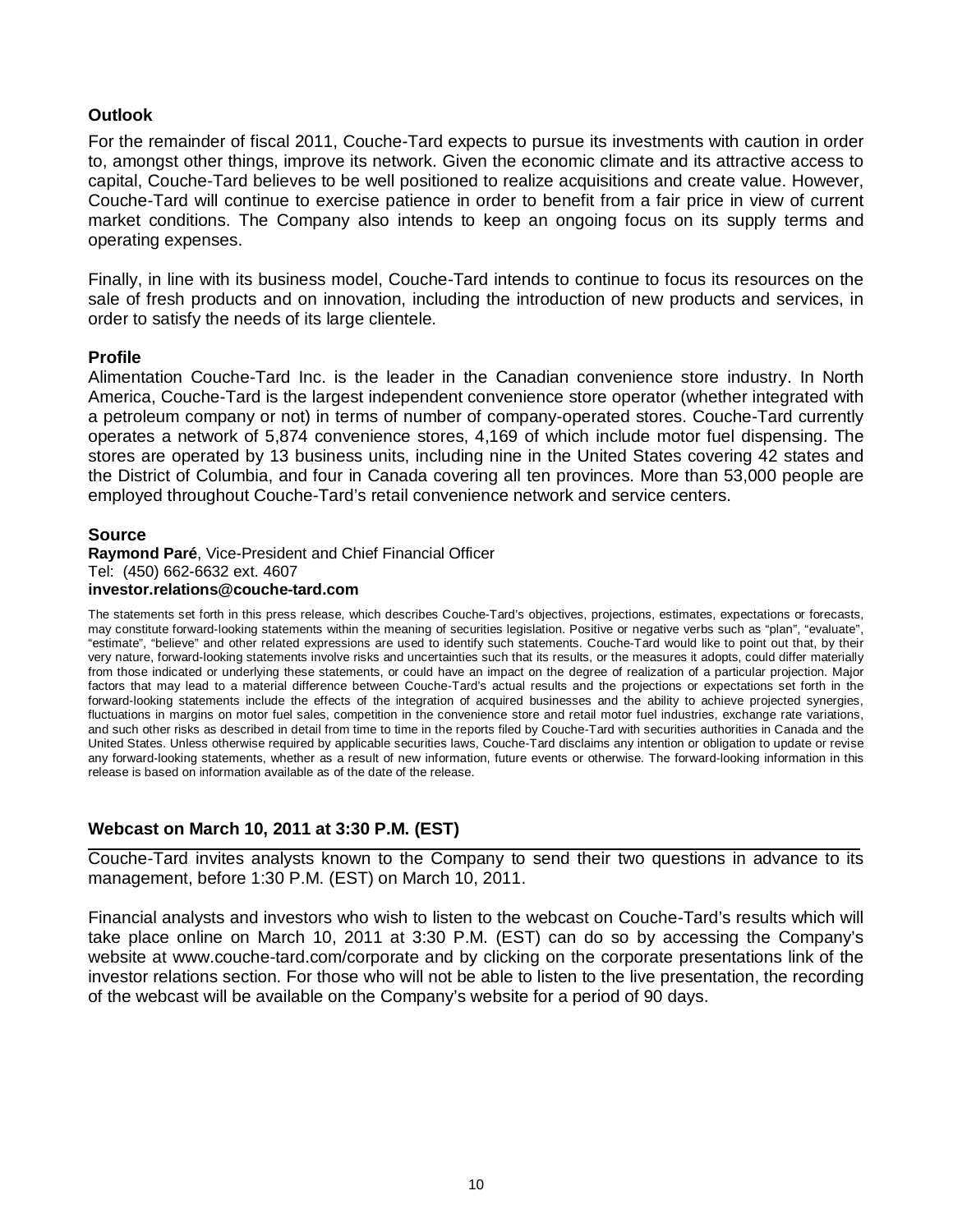### **CONSOLIDATED STATEMENTS OF EARNINGS**

(in millions of US dollars, except per share amounts, unaudited)

|                                                                                                                        |                     | 16 weeks            | 40 weeks            |                     |  |
|------------------------------------------------------------------------------------------------------------------------|---------------------|---------------------|---------------------|---------------------|--|
| For the periods ended                                                                                                  | January 30,<br>2011 | January 31,<br>2010 | January 30,<br>2011 | January 31,<br>2010 |  |
|                                                                                                                        | \$                  | \$                  | \$                  | \$                  |  |
|                                                                                                                        |                     |                     |                     |                     |  |
| <b>Revenues</b>                                                                                                        | 5,611.2             | 4,935.2             | 14,124.8            | 12 436.1            |  |
| Cost of sales (excluding depreciation and amortization of<br>property and equipment and other assets as shown          |                     |                     |                     |                     |  |
| separately below)                                                                                                      | 4,825.3             | 4,204.0             | 11,960.4            | 10,471.6            |  |
| Gross profit                                                                                                           | 785.9               | 731.2               | 2,164.4             | 1,964.5             |  |
| Operating, selling, administrative and general expenses<br>Depreciation and amortization of property and equipment and | 616.8               | 589.9               | 1,565.9             | 1,468.4             |  |
| other assets                                                                                                           | 67.0                | 63.2                | 164.8               | 155.1               |  |
|                                                                                                                        | 683.8               | 653.1               | 1,730.7             | 1,623.5             |  |
| Operating income                                                                                                       | 102.1               | 78.1                | 433.7               | 341.0               |  |
| Financial expenses                                                                                                     | 10.0                | 8.6                 | 24.3                | 22.5                |  |
| Earnings before income taxes                                                                                           | 92.1                | 69.5                | 409.4               | 318.5               |  |
| Income taxes                                                                                                           | 21.1                | 14.7                | 103.3               | 84.4                |  |
| Net earnings                                                                                                           | 71.0                | 54.8                | 306.1               | 234.1               |  |
| Net earnings per share (Note 4)                                                                                        |                     |                     |                     |                     |  |
| Basic                                                                                                                  | 0.38                | 0.30                | 1.65                | 1.27                |  |
| Diluted                                                                                                                | 0.38                | 0.29                | 1.62                | 1.24                |  |
| Weighted average number of shares (in thousands)                                                                       | 184,486             | 183,594             | 185,025             | 184,413             |  |
| Weighted average number of shares - diluted (in thousands)                                                             | 188,210             | 188,458             | 188,531             | 188,870             |  |
| Number of shares outstanding at end of period (in thousands)                                                           | 183,682             | 183,611             | 183,682             | 183,611             |  |

### **CONSOLIDATED STATEMENTS OF COMPREHENSIVE INCOME**

(in millions of US dollars, unaudited)

| For the periods ended                                        |             | 16 weeks    | 40 weeks    |             |  |
|--------------------------------------------------------------|-------------|-------------|-------------|-------------|--|
|                                                              | January 30, | January 31, | January 30, | January 31, |  |
|                                                              | 2011        | 2010        | 2011        | 2010        |  |
|                                                              |             | \$          |             | \$          |  |
| Net earnings                                                 | 71.0        | 54.8        | 306.1       | 234.1       |  |
| Other comprehensive income                                   |             |             |             |             |  |
| Changes in cumulative translation adjustments <sup>(1)</sup> | 3.0         | (3.1)       | 0.8         | 43.6        |  |
| Change in fair value of a financial instrument designated as |             |             |             |             |  |
| a cash flow hedge $(2)$                                      | 1.0         | 0.1         | 2.3         | 0.8         |  |
| Gain realized on a financial instrument designated as a      |             |             |             |             |  |
| cash flow hedge transferred to earnings <sup>(3)</sup>       | (0.6)       | (0.1)       | (1.1)       | (0.2)       |  |
| Other comprehensive income                                   | 3.4         | (3.1)       | 2.0         | 44.2        |  |
| <b>Comprehensive income</b>                                  | 74.4        | 51.7        | 308.1       | 278.3       |  |

(1) For the 16 and 40-week periods ended January 30, 2011, these amounts include a gain of \$3.0 and a loss of \$3.9, respectively (net of income taxes of \$0.4 and \$0.6, respectively). For the 16 and 40-week periods ended January 31, 2010 these amounts include a loss of \$7.2 and a gain of \$77.8, respectively (net of income taxes of \$2.0 and \$11.9, respectively). These gains and losses arise from the translation of US dollar denominated long-term debt designated as a foreign exchange hedge of the Company's net investment in its U.S. self-sustaining operations.

(2) For the 16 and 40-week periods ended January 30, 2011, these amounts are net of income taxes of \$0.3 and \$0.8, respectively. For the 16 and 40-week periods ended January 31, 2010, these amounts are net of income taxes

(3) For the 16 and 40-week periods ended January 30, 2011, these amounts are net of income taxes of \$0.2 and \$0.4, respectively. For the 16 and 40-week periods ended January 31, 2010, these amounts are net of income taxes of \$0.1 each.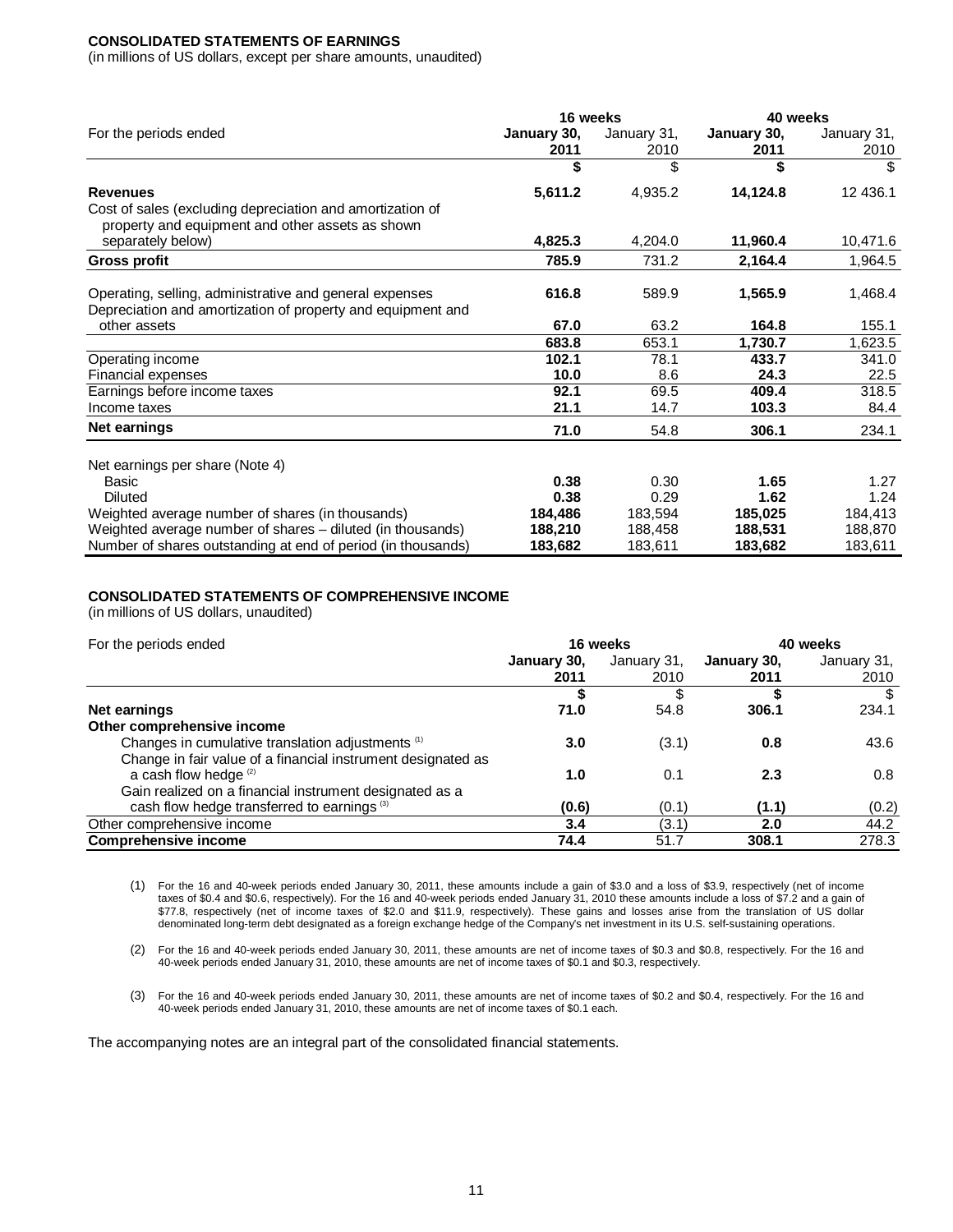### **CONSOLIDATED STATEMENTS OF CHANGES IN SHAREHOLDERS' EQUITY**

(in millions of US dollars, unaudited)

| For the 40-week period ended                                                              |                         |                               |                             |                             | <b>January 30, 2011</b> |
|-------------------------------------------------------------------------------------------|-------------------------|-------------------------------|-----------------------------|-----------------------------|-------------------------|
|                                                                                           |                         |                               |                             | <b>Accumulated</b><br>other |                         |
|                                                                                           | <b>Capital</b><br>stock | <b>Contributed</b><br>surplus | <b>Retained</b><br>earnings | comprehensive<br>income     | Shareholders'<br>equity |
|                                                                                           | \$                      | \$                            | \$                          | \$                          |                         |
| Balance, beginning of period                                                              | 319.5                   | 18.8                          | 1,167.0                     | 109.0                       | 1,614.3                 |
| Comprehensive income:                                                                     |                         |                               |                             |                             |                         |
| Net earnings                                                                              |                         |                               | 306.1                       |                             | 306.1                   |
| Change in cumulative translation adjustments                                              |                         |                               |                             | 0.8                         | 0.8                     |
| Change in fair value of a financial instrument<br>designated as a cash flow hedge (net of |                         |                               |                             |                             |                         |
| income taxes of \$0.8)                                                                    |                         |                               |                             | 2.3                         | 2.3                     |
| Gain realized on a financial instrument                                                   |                         |                               |                             |                             |                         |
| designated as a cash flow hedge                                                           |                         |                               |                             |                             |                         |
| transferred to earnings (net of income taxes                                              |                         |                               |                             |                             |                         |
| of $$0.4)$                                                                                |                         |                               |                             | (1.1)                       | (1.1)                   |
| Comprehensive income for the period                                                       |                         |                               |                             |                             | 308.1                   |
| <b>Dividends</b>                                                                          |                         |                               | (23.4)                      |                             | (23.4)                  |
| Stock-based compensation expense (note 6)                                                 |                         | 1.3                           |                             |                             | 1.3                     |
| Fair value of stock options exercised                                                     | 2.2                     | (2.2)                         |                             |                             |                         |
| Cash received upon exercise of stock options                                              | 10.0                    |                               |                             |                             | 10.0                    |
| Repurchase and cancellation of shares                                                     | (8.2)                   |                               |                             |                             | (8.2)                   |
| Excess of acquisition cost over book value of                                             |                         |                               |                             |                             |                         |
| Class A multiple voting shares and Class B                                                |                         |                               |                             |                             |                         |
| subordinate voting shares repurchased and                                                 |                         |                               |                             |                             |                         |
| cancelled                                                                                 |                         |                               | (52.0)                      |                             | (52.0)                  |
| Balance, end of period                                                                    | 323.5                   | 17.9                          | 1,397.7                     | 111.0                       | 1,850.1                 |

| For the 40-week period ended                   |         |             |          |               | January 31, 2010 |
|------------------------------------------------|---------|-------------|----------|---------------|------------------|
|                                                |         |             |          | Accumulated   |                  |
|                                                |         |             |          | other         |                  |
|                                                | Capital | Contributed | Retained | comprehensive | Shareholders'    |
|                                                | stock   | surplus     | earnings | income        | equity           |
|                                                | \$      | \$          | \$       | \$            | \$               |
| Balance, beginning of period                   | 329.1   | 17.7        | 932.6    | 46.6          | 1,326.0          |
| Comprehensive income:                          |         |             |          |               |                  |
| Net earnings                                   |         |             | 234.1    |               | 234.1            |
| Change in cumulative translation adjustments   |         |             |          | 43.6          | 43.6             |
| Change in fair value of a financial instrument |         |             |          |               |                  |
| designated as a cash flow hedge (net of        |         |             |          |               |                  |
| income taxes of \$0.3)                         |         |             |          | 0.8           | 0.8              |
| Gain realized on a financial instrument        |         |             |          |               |                  |
| designated as a cash flow hedge                |         |             |          |               |                  |
| transferred to earnings (net of income taxes   |         |             |          |               |                  |
| of $$0.1$ )                                    |         |             |          | (0.2)         | (0.2)            |
| Comprehensive income for the period            |         |             |          |               | 278.3            |
| <b>Dividends</b>                               |         |             | (18.0)   |               | (18.0)           |
| Stock-based compensation expense (note 6)      |         | 1.4         |          |               | 1.4              |
| Fair value of stock options exercised          | 0.9     | (0.9)       |          |               |                  |
| Cash received upon exercise of stock options   | 2.3     |             |          |               | 2.3              |
| Repurchase and cancellation of shares          | (13.0)  |             |          |               | (13.0)           |
| Excess of acquisition cost over book value of  |         |             |          |               |                  |
| Class A multiple voting shares and Class B     |         |             |          |               |                  |
| subordinate voting shares repurchased and      |         |             |          |               |                  |
| cancelled                                      |         |             | (43.4)   |               | (43.4)           |
| Balance, end of period                         | 319.3   | 18.2        | 1,105.3  | 90.8          | 1,533.6          |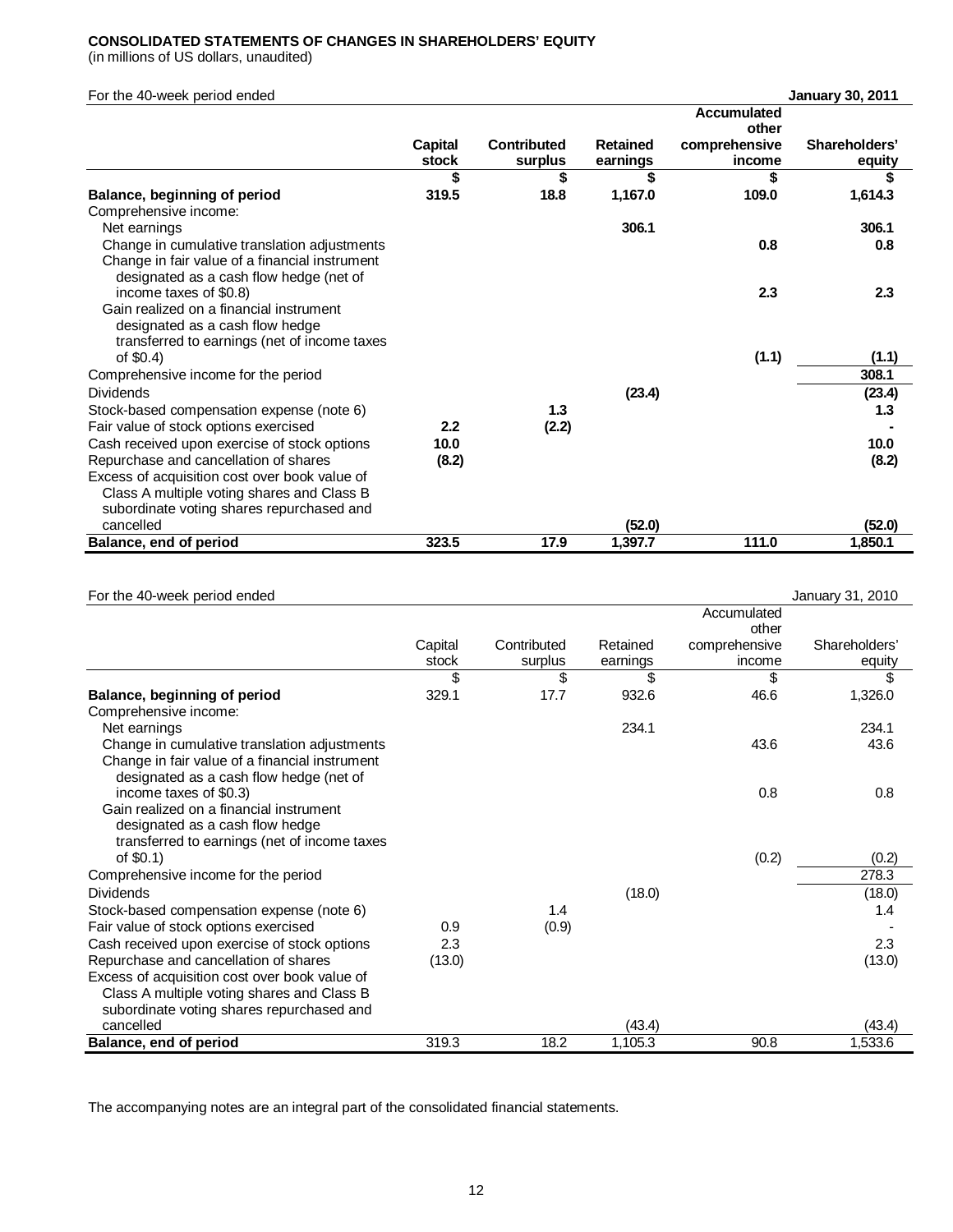### **CONSOLIDATED STATEMENTS OF CASH FLOWS**

(in millions of US dollars, unaudited)

|                                                                                                          |                     | 16 weeks            | 40 weeks            |                     |  |
|----------------------------------------------------------------------------------------------------------|---------------------|---------------------|---------------------|---------------------|--|
| For the periods ended                                                                                    | January 30,<br>2011 | January 31,<br>2010 | January 30,<br>2011 | January 31,<br>2010 |  |
|                                                                                                          | \$                  | \$                  | \$                  | \$                  |  |
| <b>Operating activities</b>                                                                              |                     |                     |                     |                     |  |
| Net earnings                                                                                             | 71.0                | 54.8                | 306.1               | 234.1               |  |
| Adjustments to reconcile net earnings to net cash provided by                                            |                     |                     |                     |                     |  |
| operating activities                                                                                     |                     |                     |                     |                     |  |
| Depreciation and amortization of property and equipment and                                              |                     |                     |                     |                     |  |
| other assets, net of amortization of deferred credits                                                    | 61.1                | 55.3                | 145.9               | 134.8               |  |
| Future income taxes                                                                                      | 26.9                | 5.8                 | 35.9                | 26.1                |  |
| Gain on early redemption of subordinated unsecured                                                       |                     |                     |                     |                     |  |
| debt (note 9)                                                                                            | (1.4)               | ÷,                  | (1.4)               |                     |  |
| Deemed interest on repayment of long-term debt (note 9)                                                  | (17.4)              |                     | (17.4)              |                     |  |
| (Gain) loss on disposal of property and equipment and other                                              |                     |                     |                     |                     |  |
| assets                                                                                                   | (0.2)               | 1.2                 | 0.9                 | (0.7)               |  |
| Deferred credits                                                                                         | (0.9)               | 3.5                 | (0.5)               | 12.3                |  |
| Other                                                                                                    | 8.0                 | 5.9                 | 18.1                | 14.8                |  |
| Changes in non-cash working capital                                                                      | (151.7)             | (152.1)             | (100.0)             | (206.7)             |  |
| Net cash (used in) provided by operating activities                                                      | (4.6)               | (25.6)              | 387.6               | 214.7               |  |
| <b>Investing activities</b>                                                                              |                     |                     |                     |                     |  |
| Purchase of property and equipment and other assets                                                      | (69.9)              | (109.7)             | (136.9)             | (188.8)             |  |
| Business acquisitions (Note 3)                                                                           | (8.5)               | (44.3)              | (34.8)              | (111.9)             |  |
| Proceeds from disposal of property and equipment and other                                               |                     |                     |                     |                     |  |
| assets                                                                                                   | 6.2                 | 15.1                | 12.0                | 21.6                |  |
| Proceeds from sale and leaseback transactions                                                            |                     | 1.0                 | 5.1                 | 10.6                |  |
| Net cash used in investing activities                                                                    | (72.2)              | (137.9)             | (154.6)             | (268.5)             |  |
| <b>Financing activities</b>                                                                              |                     |                     |                     |                     |  |
| Early redemption of subordinated unsecured debt (note 9)                                                 | (332.6)             |                     | (332.6)             |                     |  |
| Net increase in other long-term debt                                                                     | 234.3               | 110.2               | 134.9               | 80.2                |  |
|                                                                                                          |                     |                     |                     |                     |  |
| Repurchase of shares<br><b>Dividends</b>                                                                 | (60.2)              |                     | (60.2)              | (56.4)              |  |
| <b>Issuance of shares</b>                                                                                | (9.1)<br>4.8        | (6.1)<br>0.3        | (23.4)<br>10.0      | (18.0)<br>2.3       |  |
|                                                                                                          |                     | 2.5                 |                     | 2.5                 |  |
| Interest rate swap early termination fee received<br>Net cash (used in) provided by financing activities | (162.8)             | 106.9               | (271.3)             |                     |  |
|                                                                                                          | 1.6                 |                     | 2.2                 | 10.6<br>8.2         |  |
| Effect of exchange rate fluctuations on cash and cash equivalents                                        |                     | (0.8)               |                     |                     |  |
| Net decrease in cash and cash equivalents                                                                | (238.0)             | (57.4)              | (36.1)              | (35.0)              |  |
| Cash and cash equivalents, beginning of period                                                           | 422.8               | 195.7               | 220.9               | 173.3               |  |
| Cash and cash equivalents, end of period                                                                 | 184.8               | 138.3               | 184.8               | 138.3               |  |
| <b>Supplemental information:</b>                                                                         |                     |                     |                     |                     |  |
| Interest paid                                                                                            | 15.6                | 12.6                | 31.7                | 27.5                |  |
| Income taxes paid                                                                                        | 33.6                | 55.5                | 77.3                | 97.5                |  |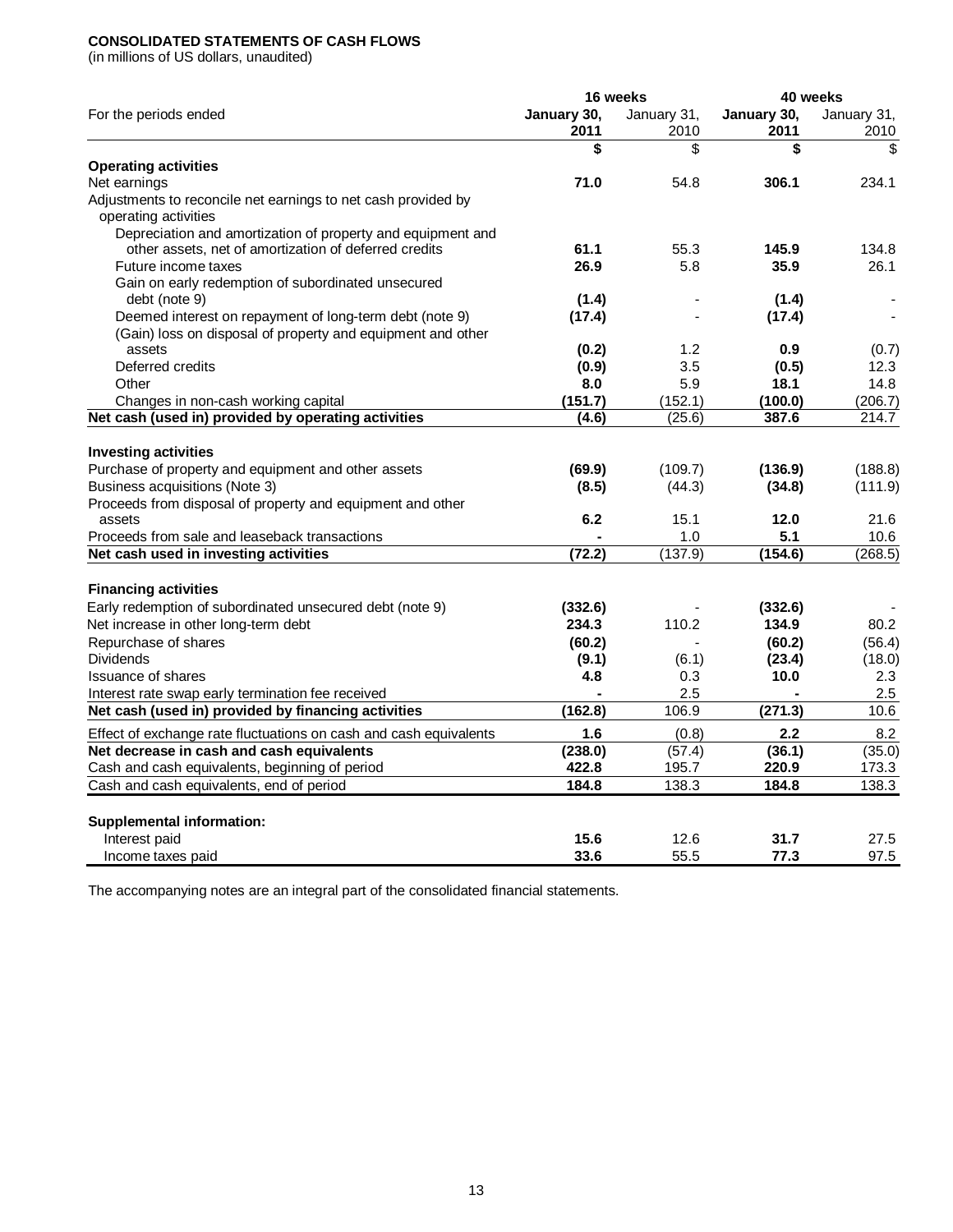### **CONSOLIDATED BALANCE SHEETS**

(in millions of US dollars)

|                                                                  | As at January 30,<br>2011<br>(unaudited) | As at April 25,<br>2010 |
|------------------------------------------------------------------|------------------------------------------|-------------------------|
|                                                                  | \$                                       | \$                      |
| <b>Assets</b>                                                    |                                          |                         |
| Current assets                                                   |                                          |                         |
| Cash and cash equivalents                                        | 184.8                                    | 220.9                   |
| Accounts receivable                                              | 297.1                                    | 286.2                   |
| Inventories                                                      | 510.1                                    | 474.1                   |
| Prepaid expenses                                                 | 26.1                                     | 20.2                    |
| Income taxes receivable                                          |                                          | 4.7                     |
| Future income taxes                                              | 26.5                                     | 24.9                    |
|                                                                  | 1,044.6                                  | 1,031.0                 |
| Property and equipment                                           | 1,960.8                                  | 1,980.5                 |
| Goodwill                                                         | 431.9<br>187.8                           | 426.5<br>188.2          |
| Intangible assets                                                | 7.7                                      |                         |
| Deferred charges<br>Other assets                                 | 58.8                                     | 9.4<br>55.8             |
| Future income taxes                                              | 6.0                                      | 5.3                     |
|                                                                  | 3,697.6                                  | 3,696.7                 |
|                                                                  |                                          |                         |
| <b>Liabilities</b>                                               |                                          |                         |
| <b>Current liabilities</b>                                       |                                          |                         |
|                                                                  | 816.5                                    | 872.9                   |
| Accounts payable and accrued liabilities<br>Income taxes payable | 3.0                                      |                         |
| Future income taxes                                              | 17.1                                     | 5.6                     |
| Current portion of long-term debt                                | 4.4                                      | 4.4                     |
|                                                                  | 841.0                                    | 882.9                   |
|                                                                  |                                          |                         |
| Long-term debt (note 9)                                          | 521.6<br>292.8                           | 736.8                   |
| Deferred credits and other liabilities<br>Future income taxes    | 192.1                                    | 285.8<br>176.9          |
|                                                                  |                                          |                         |
|                                                                  | 1,847.5                                  | 2,082.4                 |
|                                                                  |                                          |                         |
| Shareholders' equity                                             | 323.5                                    | 319.5                   |
| Capital stock                                                    | 17.9                                     | 18.8                    |
| Contributed surplus                                              | 1,397.7                                  | 1,167.0                 |
| Retained earnings                                                | 111.0                                    | 109.0                   |
| Accumulated other comprehensive income                           | 1,850.1                                  | 1,614.3                 |
|                                                                  |                                          |                         |
|                                                                  | 3.697.6                                  | 3,696.7                 |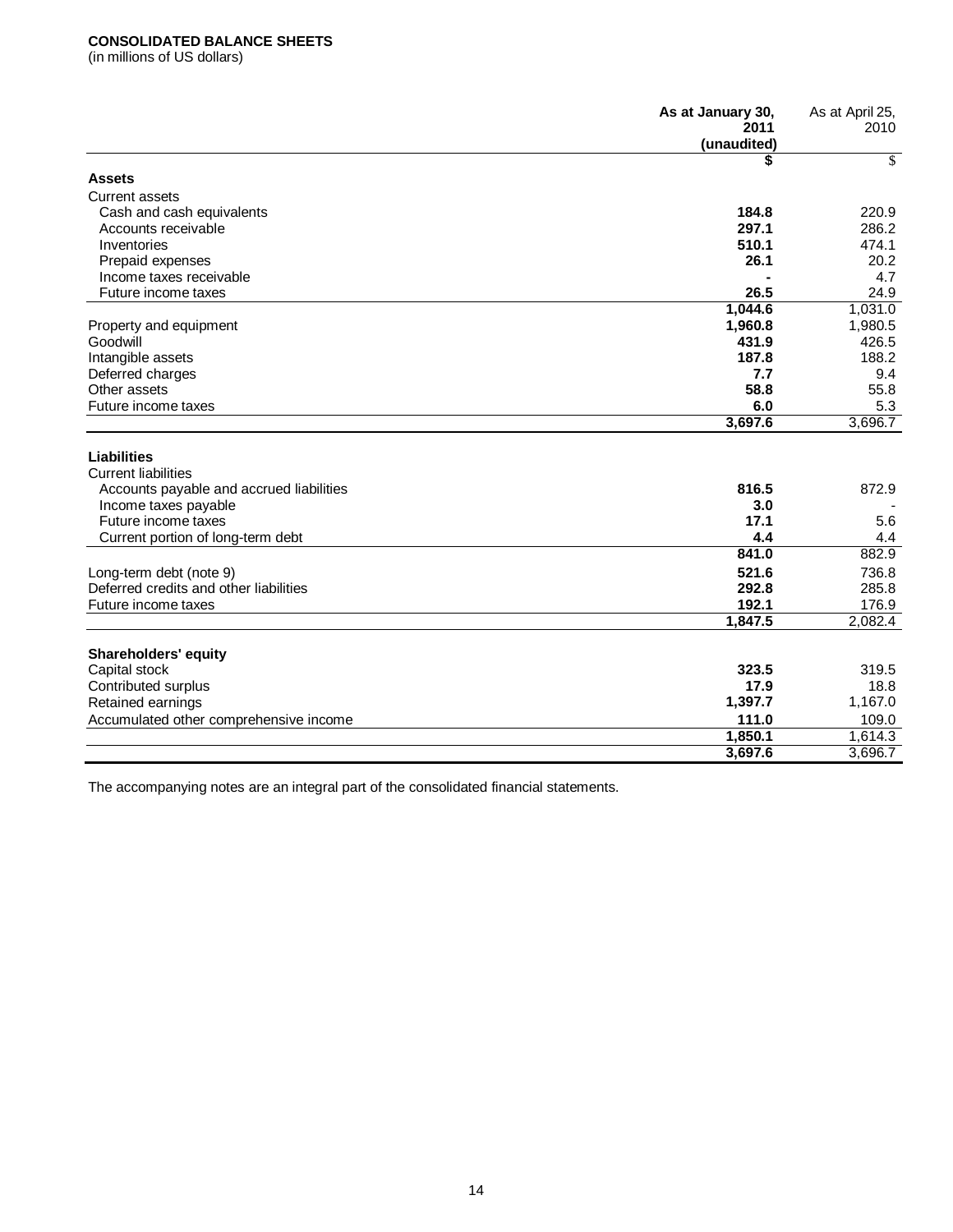(in millions of US dollars, except per share and stock option data, unaudited)

### **1. CONSOLIDATED FINANCIAL STATEMENTS PRESENTATION**

The unaudited interim consolidated financial statements have been prepared by the Company in accordance with Canadian generally accepted accounting principles (Canadian GAAP) and have not been subject to a review engagement by the Company's external auditors. These consolidated financial statements were prepared in accordance with the same accounting policies and methods as the audited annual consolidated financial statements for the year ended April 25, 2010. The unaudited interim consolidated financial statements do not include all the information required for complete financial statements and should be read in conjunction with the audited annual consolidated financial statements and notes thereto in the Company's 2010 Annual Report (the 2010 Annual Report). The results of operations for the interim periods presented do not necessarily reflect results expected for the full year. The Company's business follows a seasonal pattern. The busiest period is the first half-year of each fiscal year, which includes summer's sales.

### **2. RECENTLY ISSUED ACCOUNTING STANDARDS NOT YET IMPLEMENTED**

On February 13, 2008, the Accounting Standards Board ("AcSB") issued a news release confirming that publicly accountable enterprises will be required to apply International Financial Reporting Standards ("IFRS") in 2011. The company will therefore adopt IFRS on April 25, 2011.

Since the Company will adopt IFRS on April 25, 2011, new Canadian GAAP standards that will be effective on or after that date are not disclosed as future accounting changes because they will not be applied by the Company before the transition.

### **3. BUSINESS ACQUISITIONS**

- On September 9, 2010, the Company acquired ten company-operated stores from Compac Food Stores Inc. Nine of the stores are located in the greater Mobile, Alabama area and one is located in Pensacola, Florida. The Company owns all buildings while it leases the land for four stores and owns the six others.
- On September 30, 2010, the Company acquired 12 company-operated stores located in central Indiana from Crystal Flash Petroleum, LLC. The Company owns the land and building for one site, leases those same assets for ten sites and owns the building and leases the land for one site.
- During the 40-week period ended January 30, 2011, the Company also acquired 18 other stores through 15 distinct transactions. The Company owns the land and buildings for 14 sites while it leases both these assets for the other four sites.

These acquisitions were settled for a total cash consideration of \$34.8, including direct acquisition costs. The preliminary allocations of the purchase price of the acquisitions were established based on available information and on the basis of preliminary evaluations and assumptions management believes to be reasonable. Since the Company has not completed its fair value assessment of the net assets acquired for all transactions, the preliminary allocations of certain acquisitions are subject to adjustments to the fair value of the assets and liabilities until the process is completed. The allocations are based on the estimated fair values on the dates of acquisition:

|                                                              | \$   |
|--------------------------------------------------------------|------|
| Tangible assets acquired                                     |      |
| Inventories                                                  | 2.4  |
| Property and equipment                                       | 28.0 |
| Other assets                                                 | 0.1  |
| Total tangible assets                                        | 30.5 |
| Liabilities assumed                                          |      |
| Accounts payable and accrued liabilities                     | 0.3  |
| Deferred credits and other liabilities                       | 1.0  |
| <b>Total liabilities</b>                                     | 1.3  |
| Net tangible assets acquired                                 | 29.2 |
| Goodwill                                                     | 5.6  |
| Total consideration paid, including direct acquisition costs | 34.8 |

The Company expects that approximately \$0.6 of the goodwill related to these transactions will be deductible for tax purposes.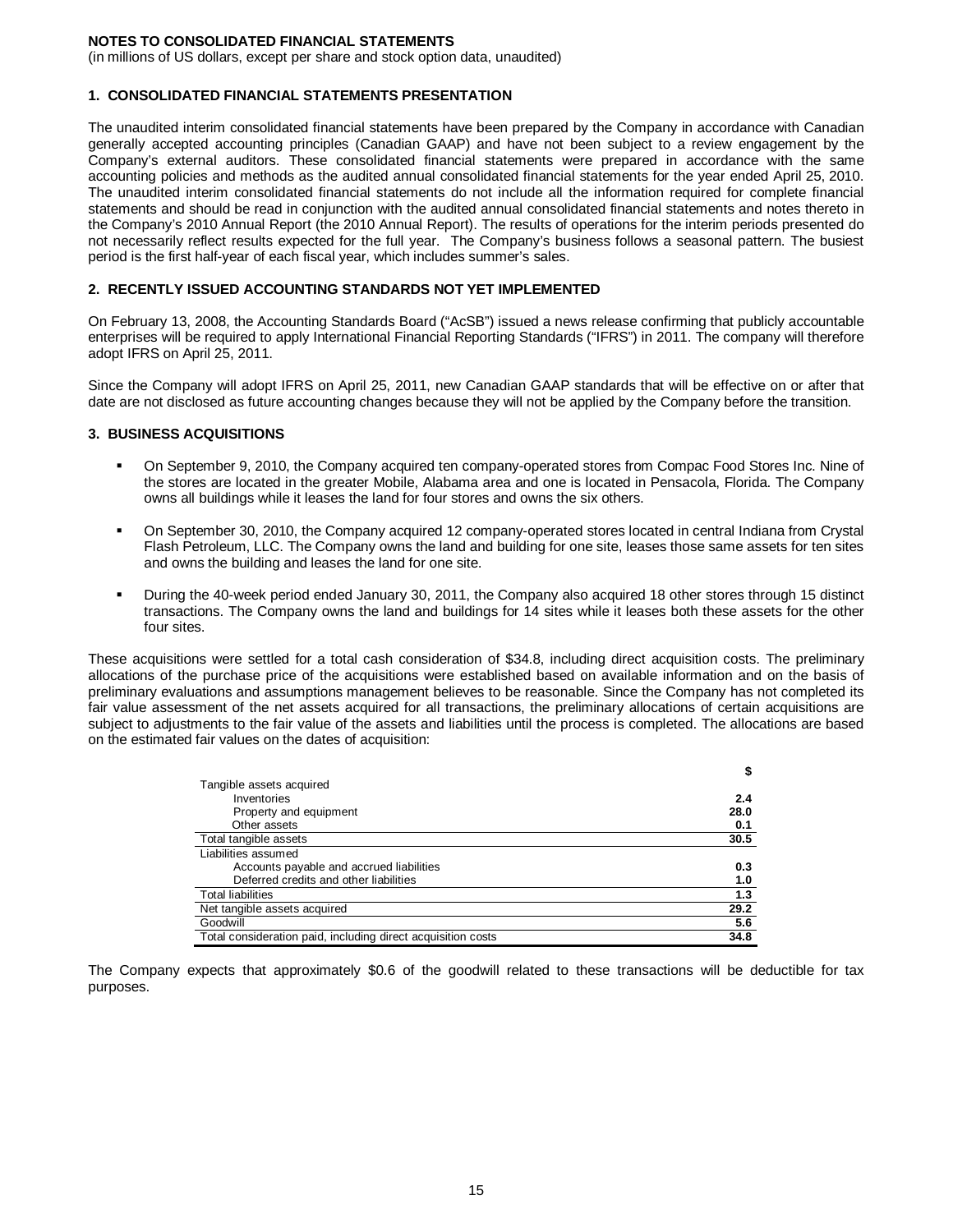(in millions of US dollars, except per share and stock option data, unaudited)

### **4. NET EARNINGS PER SHARE**

|                                    | 16-week period<br>ended January 30, 2011 |                         |            | 16-week period<br>ended January 31, 2010 |                  |           |  |
|------------------------------------|------------------------------------------|-------------------------|------------|------------------------------------------|------------------|-----------|--|
|                                    |                                          |                         |            |                                          |                  |           |  |
|                                    |                                          | <b>Weighted average</b> | <b>Net</b> |                                          | Weighted average | Net       |  |
|                                    | Net                                      | number of shares        | earnings   | <b>Net</b>                               | number of shares | earnings  |  |
|                                    | earnings                                 | (in thousands)          | per share  | earnings                                 | (in thousands)   | per share |  |
|                                    |                                          |                         | \$         | S                                        |                  | \$        |  |
| Basic net earnings attributable to |                                          |                         |            |                                          |                  |           |  |
| Class A and B shareholders         | 71.0                                     | 184,486                 | 0.38       | 54.8                                     | 183,594          | 0.30      |  |
| Dilutive effect of stock options   |                                          | 3,724                   |            |                                          | 4.864            | (0.01)    |  |
| Diluted net earnings available for |                                          |                         |            |                                          |                  |           |  |
| Class A and B shareholders         | 71.0                                     | 188,210                 | 0.38       | 54.8                                     | 188,458          | 0.29      |  |
|                                    |                                          |                         |            |                                          |                  |           |  |
|                                    |                                          | 40-week period          |            | 40-week period                           |                  |           |  |
|                                    | ended January 30, 2011                   |                         |            | ended January 31, 2010                   |                  |           |  |
|                                    | <b>Weighted average</b>                  |                         | <b>Net</b> |                                          | Weighted average | Net       |  |
|                                    | <b>Net</b>                               | number of shares        | earnings   | Net                                      | number of shares | earnings  |  |
|                                    | earnings                                 | (in thousands)          | per share  | earnings                                 | (in thousands)   | per share |  |
|                                    | \$                                       |                         | \$         | \$                                       |                  | \$        |  |
| Basic net earnings attributable to |                                          |                         |            |                                          |                  |           |  |
| Class A and B shareholders         | 306.1                                    | 185,025                 | 1.65       | 234.1                                    | 184,413          | 1.27      |  |
|                                    |                                          |                         |            |                                          |                  |           |  |
| Dilutive effect of stock options   |                                          | 3,506                   | (0.03)     |                                          | 4,457            | (0.03)    |  |
| Diluted net earnings available for |                                          |                         |            |                                          |                  |           |  |
| Class A and B shareholders         | 306.1                                    | 188,531                 | 1.62       | 234.1                                    | 188,870          | 1.24      |  |

A total of 304,500 stock options are excluded from the calculation of the diluted net earnings per share due to their antidilutive effect for the 16-week period ended January 30, 2011 (604,962 stock options for the 40-week period ended January 30, 2011). There are 794,875 stocks options excluded from the calculation for the 16-week period ended January 31, 2010 (1,093,105 stocks options for the 40-week period ended January 31, 2010).

### **5. CAPITAL STOCK**

As at January 30, 2011, the Company has 53,698,712 (53,706,712 as at January 31, 2010) issued and outstanding Class A multiple voting shares each comprising ten votes per share and 129,983,221 (129,903,847 as at January 31, 2010) outstanding Class B subordinate voting shares each comprising one vote per share.

During the 16-week period ended January 30, 2011, the Company implemented a new share repurchase program. This program allows the Company to repurchase up to 2,685,335 of the 53,706,712 Class A multiple voting shares and up to 11,621,801 of the 116,218,014 Class B subordinate voting shares issued and outstanding as at October 20, 2010 (representing 5.0% of the Class A multiple voting shares issued and outstanding and 10.0% of the Class B subordinate voting shares of the public float, as at that date, respectively, as defined by applicable rules). In accordance with Toronto Stock Exchange requirements, the Company can repurchase a daily maximum of 1,000 Class A multiple voting shares and of 83,622 Class B subordinate voting shares. When making such repurchases, the number of Class A multiple voting shares and of Class B subordinate voting shares in circulation is reduced and the proportionate interest of all remaining shareholders in the Company's share capital is increased on a pro rata basis. The share repurchase period will end no later than October 24, 2011.

For the 16 and 40-week periods ended January 30, 2011, pursuant this program, the Company repurchased 9,000 Class A multiple voting shares at an average cost of Cdn\$24.83 and 2,435,900 Class B subordinate voting shares at an average cost of Cdn\$24.86.

All shares repurchased under the share repurchase programs are cancelled upon repurchase.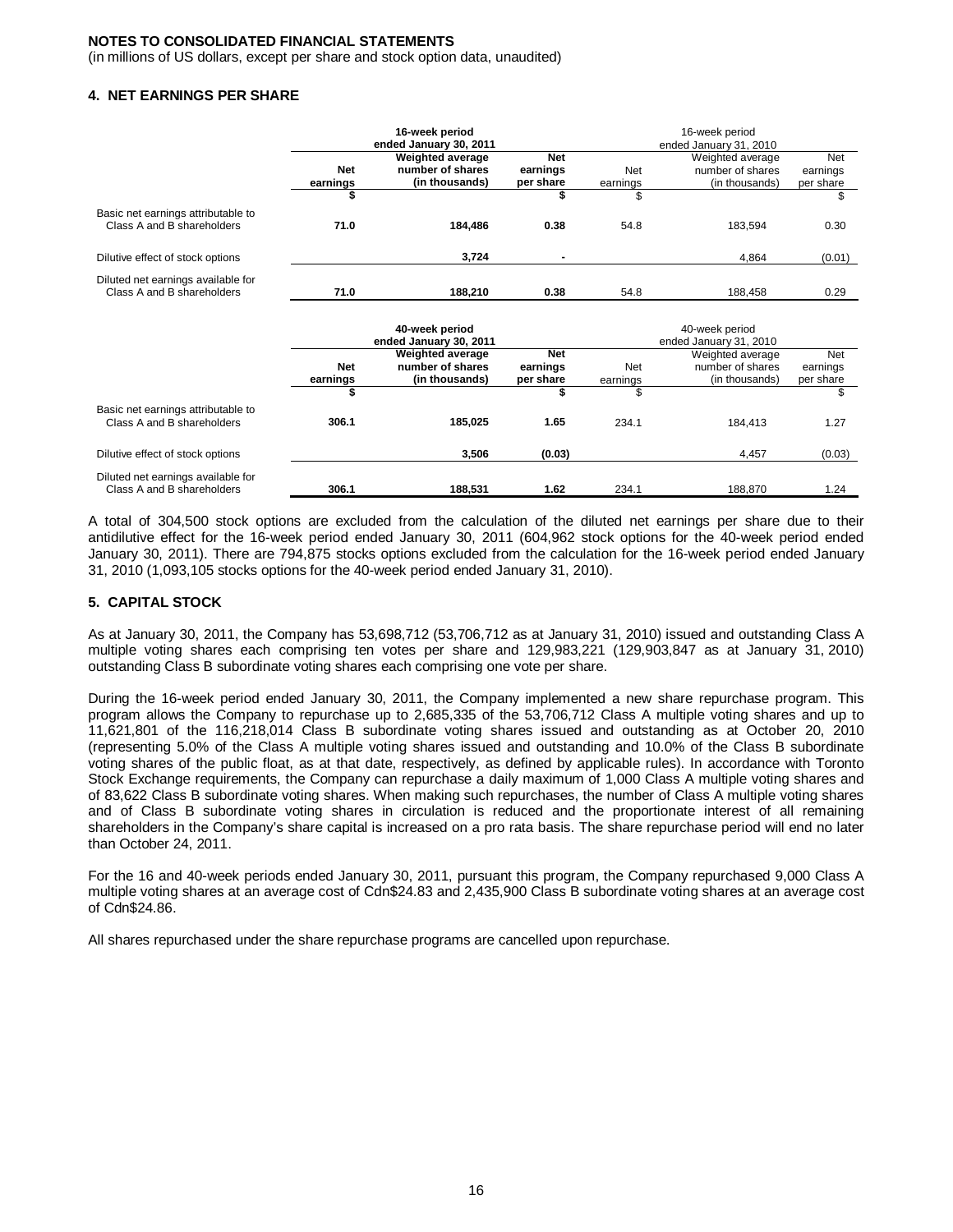(in millions of US dollars, except per share and stock option data, unaudited)

#### **6. STOCK-BASED COMPENSATION AND OTHER STOCK-BASED PAYMENTS**

#### *Stock Options*

As at January 30, 2011, 6,300,730 stock options for the purchase of Class B subordinate voting shares are outstanding (8,613,428 as at January 31, 2010). These stock options can be gradually exercised at various dates until April 23, 2020, at an exercise price varying from Cdn\$3.40 to Cdn\$25.71. No stock options have been granted and a total of 2,393,228 stock options were exercised at an average price of Cnd\$4.30 since the beginning of the fiscal year.

For the 16 and 40-week periods ended January 30, 2011, stock-based compensation costs amount to \$0.5 and \$1.3, respectively. For the 16 and 40-week periods ended January 31, 2010, stock-based compensation costs amount to \$0.5 and \$1.4, respectively.

A description of the Company's stock option plan is included in Note 21 of the consolidated financial statements presented in the 2010 Annual Report.

#### *Phantom Stock Units*

For the 16-week period ended January 30, 2011, the Company granted 5,752 Phantom Stock units (the "PSU") (1,221 PSUs granted for the 16-week period ended January 31, 2010). For the 40-week period ended January 30, 2011, the Company granted a total of 187,064 PSUs while it cancelled no PSUs (194,277 PSUs granted and 5,323 PSUs cancelled for the 40 week period ended January 31, 2010). Compensation costs for the 16 and 40-week periods ended January 30, 2011 amount to \$0.6 and \$1.5, respectively (\$0.2 and \$0.6 for the 16 and 40-week periods ended January 31, 2010). As at January 30, 2011, 376,018 PSUs were outstanding (188,954 as at April 25, 2010) and a \$4.1 obligation related to the PSU Plan is recorded in deferred credit and other liabilities on the consolidated balance sheet (\$1.1 as at April 25, 2010).

To manage the current and forecasted risk related to changes in the fair market value of the PSUs granted by the Company, the latter has entered into financial arrangements with an investment grade financial institution. The financial arrangements include a total return swap with an underlying representing Class B shares (the "Instrument"). The Instrument is recorded at fair market value on the consolidated balance sheet under other assets. The financial arrangements are adjusted as needed to reflect new awards and/or settlements of PSUs. The Company has documented and identified a portion of the Instrument as a cash flow hedge of the anticipated cash settlement transaction related to the granted PSUs. As at January 30, 2011, the fair value of the Instrument was \$4.1 (\$0.9 as at April 25, 2010).

### **7. EMPLOYEE FUTURE BENEFITS**

For the 16 and 40-week periods ended January 30, 2011, the Company's total net pension expense included in its consolidated statement of earnings amounts to \$3.6 and \$7.8, respectively. For the corresponding 16 and 40-week periods ended January 31, 2010, the expense is \$1.8 and \$5.6, respectively. The Company's pension plans are described in Note 22 of the consolidated financial statements presented in the 2010 Annual Report.